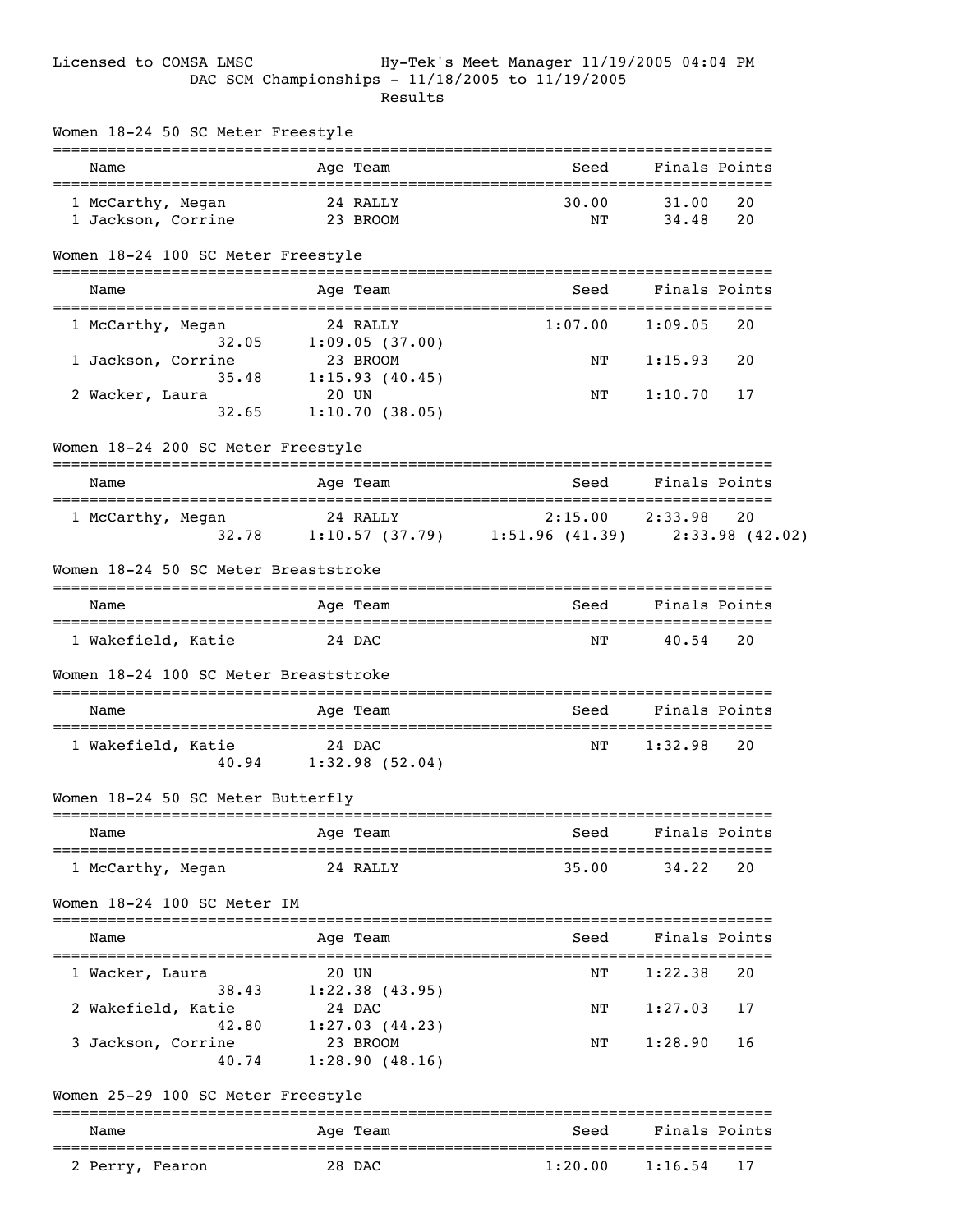# 36.38 1:16.54 (40.16)

# Women 25-29 200 SC Meter Freestyle

| Name             |       | Age Team            | Seed              | Finals Points   |
|------------------|-------|---------------------|-------------------|-----------------|
| 1 Perry, Fearon  |       | 28 DAC              | NТ                | 2:52.07 20      |
|                  | 38.84 | $1:22.72$ $(43.88)$ | $2:08.89$ (46.17) | 2:52.07 (43.18) |
| 2 Krause, Amanda |       | 29 LONG             | 3:46.14           | $3:40.24$ 17    |
|                  | 48.09 | 1:45.72(57.63)      | 2:45.83(1:00.11)  | 3:40.24(54.41)  |

# Women 25-29 800 SC Meter Freestyle

| Name                  | Age Team              | Seed                   | Finals Points          |
|-----------------------|-----------------------|------------------------|------------------------|
| 1 Krause, Amanda      | 29 LONG               | 16:40.80               | 16:32.13<br>- 20       |
| 44.35                 | 1:37.27(52.92)        | 2:34.74(57.47)         | 3:33.54(58.80)         |
| 4:35.39(1:01.85)      | $5:37.34$ $(1:01.95)$ | $6:40.94$ $(1:03.60)$  | 7:45.57(1:04.63)       |
| $8:50.04$ $(1:04.47)$ | $9:55.66$ $(1:05.62)$ | 11:00.75(1:05.09)      | $12:06.61$ $(1:05.86)$ |
| 13:13.55(1:06.94)     | 14:19.39(1:05.84)     | $15:26.46$ $(1:07.07)$ | 16:32.13(1:05.67)      |

# Women 25-29 1500 SC Meter Freestyle

| Name              | Age Team               | Seed                   | Finals Points     |
|-------------------|------------------------|------------------------|-------------------|
| 1 Krause, Amanda  | 29 LONG                | 31:28.16               | 31:30.29<br>20    |
| 48.48             | 1:43.75(55.27)         | 2:41.81(58.06)         | 3:40.80(58.99)    |
| 4:41.40(1:00.60)  | 5:42.75(1:01.35)       | $6:45.64$ $(1:02.89)$  | 7:48.96(1:03.32)  |
| 8:52.03(1:03.07)  | $9:54.62$ $(1:02.59)$  | $10:57.46$ $(1:02.84)$ | 12:00.97(1:03.51) |
| 13:04.41(1:03.44) | 14:08.65(1:04.24)      | 15:14.11(1:05.46)      | 16:18.63(1:04.52) |
| 17:22.93(1:04.30) | 18:27.41(1:04.48)      | 19:34.07(1:06.66)      | 20:41.34(1:07.27) |
| 21:47.09(1:05.75) | 22:53.37(1:06.28)      | 23:59.31(1:05.94)      | 25:05.89(1:06.58) |
| 26:12.16(1:06.27) | 27:17.27(1:05.11)      | 28:22.71(1:05.44)      | 29:26.79(1:04.08) |
| 30:29.78(1:02.99) | $31:30.29$ $(1:00.51)$ |                        |                   |

#### Women 25-29 200 SC Meter Backstroke

| Name                                 |                 | Age Team          | Seed                                                             | Finals Points |     |
|--------------------------------------|-----------------|-------------------|------------------------------------------------------------------|---------------|-----|
| 1 Krause, Amanda                     |                 | 29 LONG           | 3:47.52<br>51.26 1:49.50 (58.24) 2:48.76 (59.26) 3:47.13 (58.37) | 3:47.13       | 20  |
| Women 25-29 50 SC Meter Breaststroke |                 |                   |                                                                  |               |     |
| Name                                 |                 | Age Team          | Seed                                                             | Finals Points |     |
| 1 Perry, Fearon                      |                 | 28 DAC            | 53.00                                                            | 46.87         | 2.0 |
| Women 25-29 50 SC Meter Butterfly    |                 |                   |                                                                  |               |     |
| Name                                 |                 | Age Team          | Seed                                                             | Finals Points |     |
| 1 Perry, Fearon                      |                 | 28 DAC            | 42.00                                                            | 37.64         | 20  |
| Women 25-29 100 SC Meter IM          |                 |                   |                                                                  |               |     |
| Name                                 |                 | Age Team          | Seed                                                             | Finals Points |     |
| 1 Perry, Fearon                      | 28 DAC<br>42.07 | $1:28.52$ (46.45) | $1:32.00$ $1:28.52$ 20                                           |               |     |
| Women 30-34 50 SC Meter Freestyle    |                 |                   |                                                                  |               |     |
| Name                                 | -------         | Age Team          | Seed                                                             | Finals Points |     |
|                                      |                 |                   |                                                                  |               |     |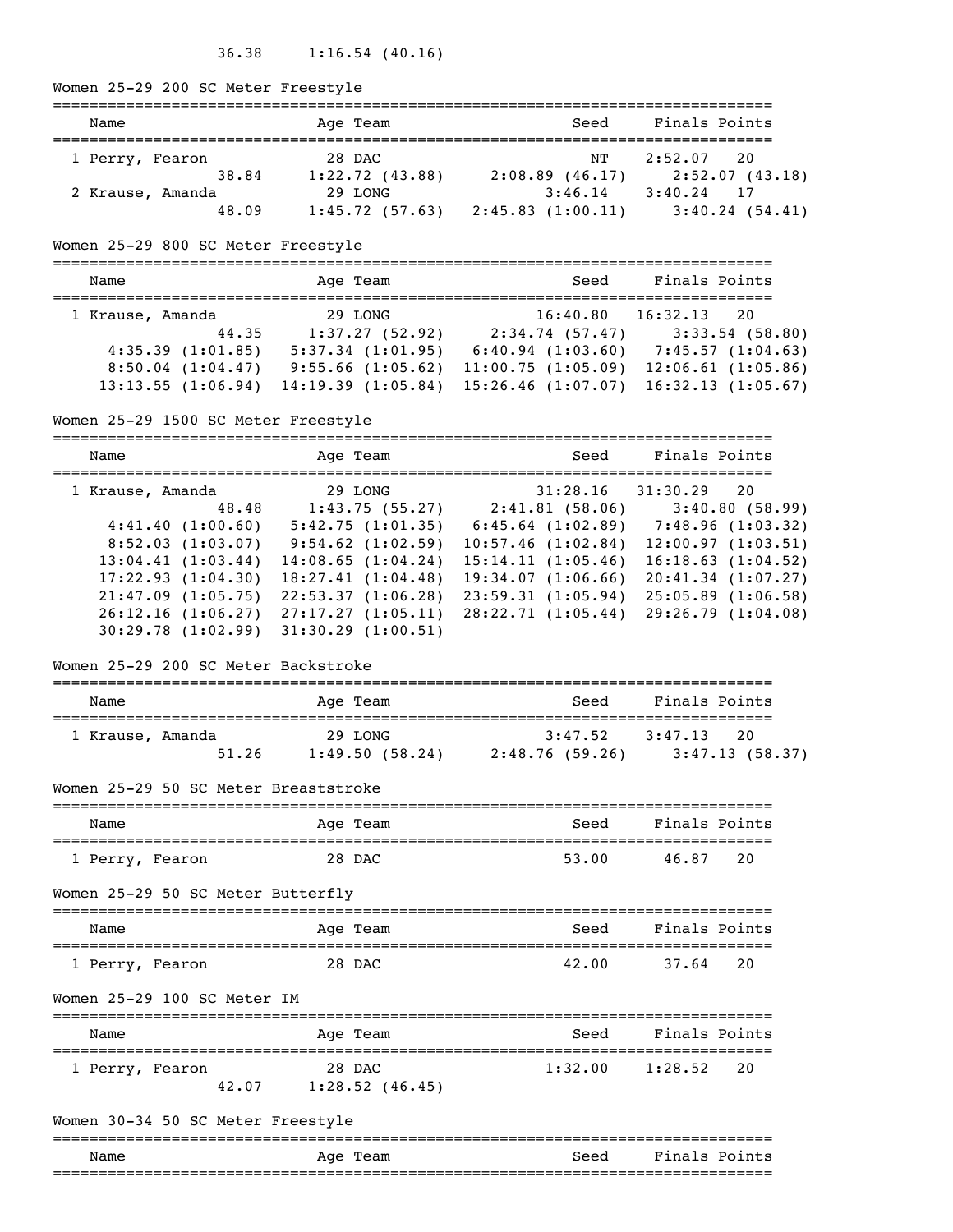| 1 Speckman, Channa   | 31 HRA | 29.61 | 29.17 | 20 |
|----------------------|--------|-------|-------|----|
| 2 Dravenstott, Laura | 34 UN  | 29.80 | 29.49 |    |
| 3 Moore, Robyn       | 32 DAC | NΤ    | 36.94 |    |

| Name                                 | Age Team                                      | Seed                                                        | Finals Points                   |                      |
|--------------------------------------|-----------------------------------------------|-------------------------------------------------------------|---------------------------------|----------------------|
| 1 Dravenstott, Laura<br>30.45        | 34 UN<br>1:04.83(34.38)                       | -------------------<br>1:03.90                              | ====================<br>1:04.83 | 20                   |
| 2 Speckman, Channa                   | 31 HRA                                        | 1:03.71                                                     | 1:05.04                         | 17                   |
| 30.98<br>3 Moore, Robyn<br>38.72     | $1:05.04$ (34.06)<br>32 DAC<br>1:24.36(45.64) | ΝT                                                          | 1:24.36                         | 16                   |
| Women 30-34 200 SC Meter Freestyle   |                                               |                                                             |                                 |                      |
| Name                                 | Age Team                                      | Seed                                                        |                                 | Finals Points        |
| 1 Moss, Bonnie<br>39.18              | 33 UN                                         | NΤ<br>$1:21.04$ (41.86) $2:04.50$ (43.46)                   | 2:47.85                         | 20<br>2:47.85(43.35) |
| 2 Moore, Robyn<br>42.76              | 32 DAC                                        | ΝT<br>$1:31.17$ (48.41) $2:23.58$ (52.41) $3:15.78$ (52.20) | 3:15.78                         | 17                   |
| Women 30-34 50 SC Meter Backstroke   | --------------                                |                                                             |                                 |                      |
| Name                                 | Age Team                                      | Seed                                                        | Finals Points                   |                      |
|                                      |                                               |                                                             |                                 |                      |
| 1 Dravenstott, Laura                 | 34 UN                                         | 33.80                                                       | 36.75                           | 20                   |
| Women 30-34 50 SC Meter Butterfly    |                                               |                                                             |                                 |                      |
| Name                                 | Age Team                                      | Seed                                                        | Finals Points                   |                      |
| 1 Speckman, Channa<br>2 Moore, Robyn | 31 HRA<br>32 DAC                              | 32.39<br>NΤ                                                 | 32.54<br>49.25                  | 20<br>17             |
| Women 30-34 100 SC Meter Butterfly   |                                               |                                                             |                                 |                      |
| Name                                 | Age Team                                      | Seed                                                        | Finals Points                   |                      |
| 1 Moss, Bonnie<br>40.00              | 33 UN<br>$1:23.92$ (43.92)                    | NΤ                                                          | 1:23.92                         | 20                   |
| Women 30-34 100 SC Meter IM          |                                               |                                                             |                                 |                      |
| Name                                 | Age Team                                      | Seed                                                        | Finals Points                   |                      |
| -------------<br>1 Speckman, Channa  | 31 HRA                                        | 1:09.64                                                     | 1:17.51                         | 20                   |
| 35.56<br>2 Moss, Bonnie<br>42.47     | 1:17.51(41.95)<br>33 UN<br>$1:24.67$ (42.20)  | NΤ                                                          | 1:24.67                         | 17                   |

| Name           |       | Age Team          |                | Seed | Finals Points  |
|----------------|-------|-------------------|----------------|------|----------------|
| 1 Moss, Bonnie |       | 33 UN             |                | NT   | $3:03.15$ 20   |
|                | 39.54 | $1:27.74$ (48.20) | 2:19.53(51.79) |      | 3:03.15(43.62) |

# Women 35-39 50 SC Meter Freestyle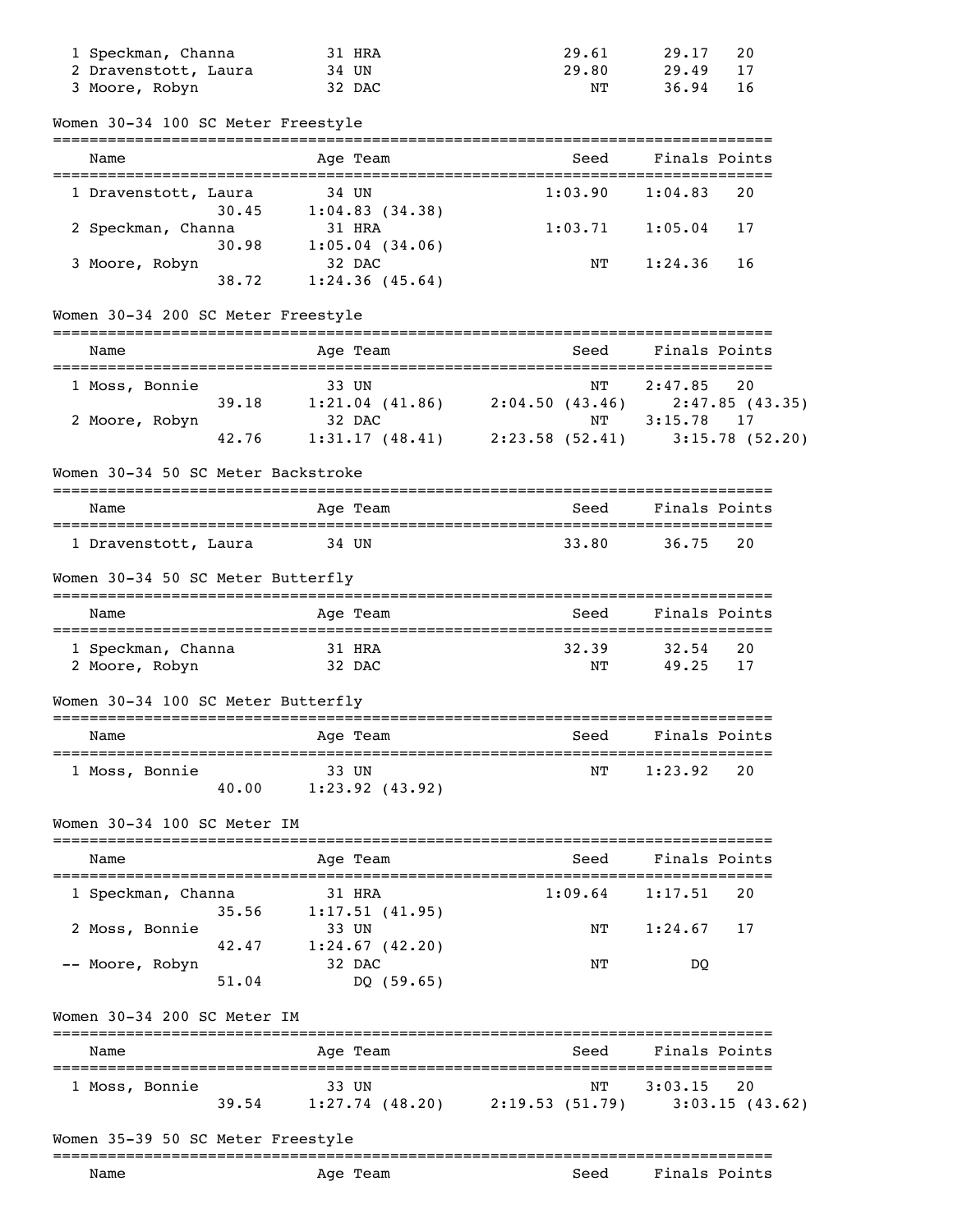| 1 Riner, Betsy                            | 38 INVER                          | 33.90                                | 31.22          | 20       |
|-------------------------------------------|-----------------------------------|--------------------------------------|----------------|----------|
| 2 Crino, Heide                            | 39 INVER                          | NΤ                                   | 34.71          | 17       |
| Women 35-39 100 SC Meter Freestyle        |                                   |                                      |                |          |
| Name                                      | Age Team                          | Seed                                 | Finals Points  |          |
| 1 Seavall, Kelly                          | 36 INVER                          | 1:07.00                              | 1:04.66        | 20       |
| 30.75<br>3 Riner, Betsy                   | $1:04.66$ (33.91)<br>38 INVER     | 1:11.00                              | 1:10.57        | 16       |
| 33.36                                     | 1:10.57(37.21)                    |                                      |                |          |
| Women 35-39 50 SC Meter Backstroke        |                                   |                                      |                |          |
| =================================<br>Name | Age Team                          | Seed                                 | Finals Points  |          |
| 1 Seavall, Kelly                          | 36 INVER                          | 37.00                                | 34.51          | 20       |
| 2 Crino, Heide                            | 39 INVER                          | NΤ                                   | 40.94          | 17       |
| 3 Riner, Betsy                            | 38 INVER                          | 40.00                                | 41.26          | 16       |
| Women 35-39 50 SC Meter Breaststroke      |                                   |                                      |                |          |
| Name                                      | Age Team                          | Seed                                 | Finals Points  |          |
| 2 Crino, Heide                            | 39 INVER                          | NΤ                                   | 43.21          | 17       |
| -- Seavall, Kelly                         | 36 INVER                          | 39.00                                | DQ             |          |
| Women 35-39 100 SC Meter Breaststroke     |                                   |                                      |                |          |
| Name                                      | Age Team                          | Seed                                 | Finals Points  |          |
| 1 Seavall, Kelly                          | 36 INVER<br>39.50 1:22.55 (43.05) | 1:22.00                              | 1:22.55        | 20       |
| Women 35-39 100 SC Meter IM               |                                   |                                      |                |          |
| Name                                      | Age Team                          | Seed<br>============================ | Finals Points  |          |
| 1 Seavall, Kelly                          | ==========<br>36 INVER            | 1:15.00                              | 1:13.05        | 20       |
| 33.89<br>3 Riner, Betsy                   | 1:13.05(39.16)<br>38 INVER        | 1:24.00                              | 1:23.49        | 16       |
| 37.79<br>4 Crino, Heide                   | $1:23.49$ (45.70)<br>39 INVER     | NΤ                                   | 1:27.47        | 15       |
| 39.81                                     | 1:27.47(47.66)                    |                                      |                |          |
| Women 40-44 50 SC Meter Freestyle         |                                   |                                      |                |          |
| Name                                      | Age Team                          | Seed                                 | Finals Points  |          |
|                                           |                                   |                                      |                |          |
| 1 Crouch, Kim<br>2 Reifel, Ric            | 44 RALLY<br>40 BROOM              | 31.00<br>ΝT                          | 30.04<br>30.38 | 20<br>17 |
| Women 40-44 100 SC Meter Freestyle        |                                   |                                      |                |          |
| Name                                      | Age Team                          | Seed                                 | Finals Points  |          |
|                                           |                                   |                                      |                |          |
| 1 Reifel, Ric<br>31.93                    | 40 BROOM<br>1:07.94(36.01)        | ΝT                                   | 1:07.94        | 20       |
| 2 Mayer, Olivia<br>40.70                  | 41 INVER<br>1:27.37(46.67)        | NΤ                                   | 1:27.37        | 17       |
| Women 40-44 200 SC Meter Freestyle        |                                   |                                      |                |          |
| ------------------------                  |                                   |                                      |                |          |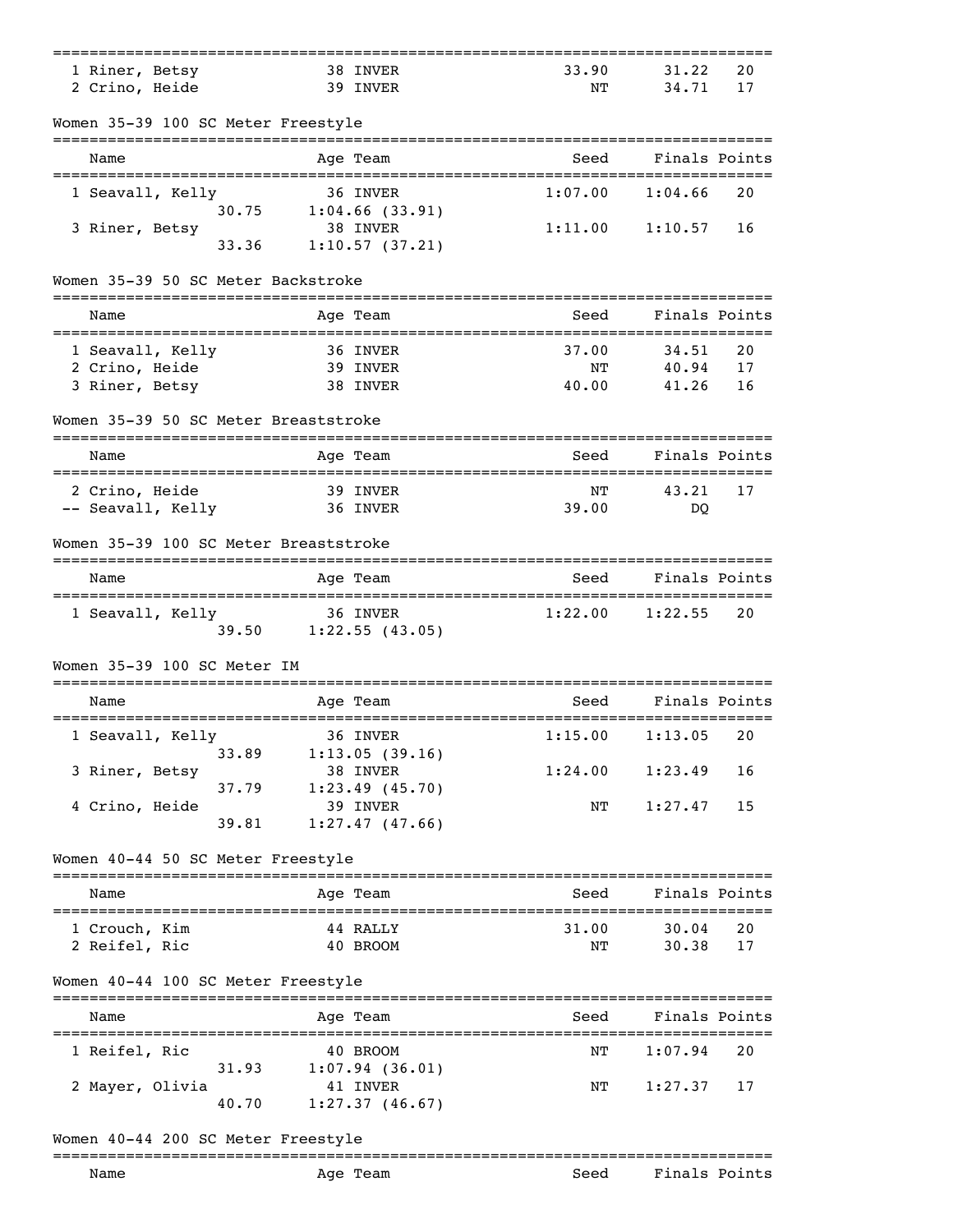| 1 Potter, Kathryn | 40 DAWGS       | 2:24.00           | $2:27.91$ 20      |
|-------------------|----------------|-------------------|-------------------|
| 33.87             | 1:10.70(36.83) | 1:49.11(38.41)    | 2:27.91 (38.80)   |
| 2 Mayer, Olivia   | 41 INVER       | NT                | 3:17.68 17        |
| 44.21             | 1:34.72(50.51) | $2:26.88$ (52.16) | $3:17.68$ (50.80) |

## Women 40-44 400 SC Meter Freestyle

| Name                | Age Team          | Seed                | Finals Points  |
|---------------------|-------------------|---------------------|----------------|
| 1 Potter, Kathryn   | 40 DAWGS          | 5:10.00             | $5:05.17$ 20   |
| 34.91               | 1:12.41(37.50)    | 1:50.67(38.26)      | 2:29.64(38.97) |
| $3:08.49$ (38.85)   | $3:47.38$ (38.89) | 4:26.84(39.46)      | 5:05.17(38.33) |
| 2 Hagadorn, Heather | 40 DU             | 4:55.00             | $5:12.43$ 17   |
| 36.72               | 1:15.92(39.20)    | 1:55.79(39.87)      | 2:35.85(40.06) |
| 3:15.55(39.70)      | $3:55.46$ (39.91) | $4:33.92$ $(38.46)$ | 5:12.43(38.51) |

# Women 40-44 800 SC Meter Freestyle

| Name              | Age Team       | Seed            | Finals Points   |
|-------------------|----------------|-----------------|-----------------|
| 1 Dullea, Melanie | 44 SOUTH       | 11:30.00        | 11:09.18<br>20  |
| 38.96             | 1:20.45(41.49) | 2:02.49(42.04)  | 2:44.30(41.81)  |
| 3:26.06(41.76)    | 4:07.89(41.83) | 4:50.06(42.17)  | 5:32.20(42.14)  |
| 6:14.73(42.53)    | 6:57.14(42.41) | 7:39.60(42.46)  | 8:21.87(42.27)  |
| 9:04.08(42.21)    | 9:46.22(42.14) | 10:28.16(41.94) | 11:09.18(41.02) |

#### Women 40-44 100 SC Meter Backstroke

| Name                         | Age Team                   | Seed    | Finals Points |  |
|------------------------------|----------------------------|---------|---------------|--|
| 1 Potter, Kathryn<br>35.94   | 40 DAWGS<br>1:15.07(39.13) | 1:20.00 | 1:15.07<br>20 |  |
| 2 Hagadorn, Heather<br>38.68 | 40 DU<br>1:20.81(42.13)    | 1:22.00 | 1:20.81<br>17 |  |

## Women 40-44 50 SC Meter Breaststroke

| Name                                    | Age Team          | Seed           | Finals Points  |           |
|-----------------------------------------|-------------------|----------------|----------------|-----------|
| 1 von der Lippe, Susan<br>2 Crouch, Kim | 40 UN<br>44 RALLY | 34.50<br>40.00 | 33.61<br>38.39 | -20<br>17 |

#### Women 40-44 100 SC Meter Breaststroke

| Name                   |       | Age Team                   | Seed    | Finals Points |    |
|------------------------|-------|----------------------------|---------|---------------|----|
| 1 von der Lippe, Susan | 34.27 | 40 UN<br>1:12.40(38.13)    | 1:14.50 | 1:12.40       | 20 |
| 2 Crouch, Kim          | 39.32 | 44 RALLY<br>1:22.85(43.53) | 1:26.60 | 1:22.85       | 17 |

## Women 40-44 100 SC Meter Butterfly

| Name              |       | Age Team                   | Seed    | Finals Points  |  |
|-------------------|-------|----------------------------|---------|----------------|--|
| 1 Potter, Kathryn |       | 40 DAWGS                   | 1:17.00 | 1:13.76<br>-20 |  |
|                   | 34.40 | 1:13.76(39.36)             |         |                |  |
| 2 Reifel, Ric     | 36.07 | 40 BROOM<br>1:18.05(41.98) | NТ      | $1:18.05$ 17   |  |

#### Women 40-44 200 SC Meter Butterfly

#### =============================================================================== Name Mage Team Age Team Seed Finals Points ===============================================================================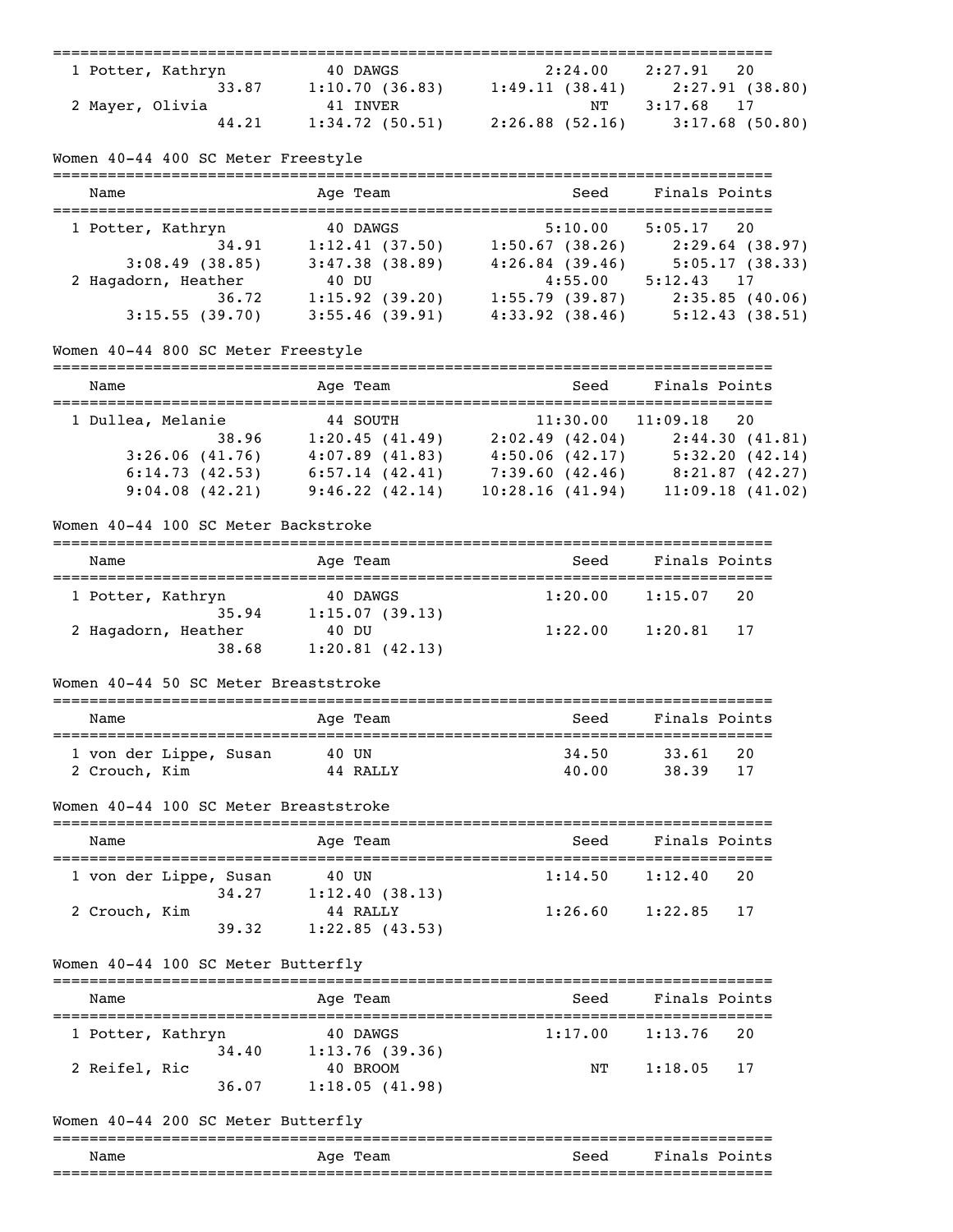| -- Hagadorn, Heather<br>38.56        | 40 DU<br>$1:23.19$ $(44.63)$ $1:38.93$ $(15.74)$                        | 2:50.00                                        | DQ                                                               |
|--------------------------------------|-------------------------------------------------------------------------|------------------------------------------------|------------------------------------------------------------------|
| Women 40-44 100 SC Meter IM          |                                                                         |                                                |                                                                  |
| Name                                 | Age Team                                                                | --------------------------------------<br>Seed | Finals Points                                                    |
| 1 von der Lippe, Susan<br>32.22      | 40 UN<br>$1:06.69$ (34.47)                                              | 1:07.20                                        | 1:06.69<br>20                                                    |
| 2 Crouch, Kim<br>36.80               | 44 RALLY<br>1:17.04(40.24)                                              | 1:16.60                                        | 1:17.04<br>17                                                    |
| 3 Mayer, Olivia<br>46.90             | 41 INVER<br>1:40.07(53.17)                                              | ΝT                                             | 1:40.07<br>16                                                    |
| Women 40-44 200 SC Meter IM          |                                                                         |                                                |                                                                  |
| Name                                 | Age Team                                                                | Seed                                           | Finals Points                                                    |
| 1 Potter, Kathryn<br>33.91           | 40 DAWGS                                                                | ΝT                                             | 2:45.85<br>20<br>1:14.83 (40.92) 2:07.20 (52.37) 2:45.85 (38.65) |
| Women 45-49 50 SC Meter Freestyle    |                                                                         |                                                |                                                                  |
| Name<br>-----------------------      | Age Team                                                                | Seed                                           | Finals Points<br>==============================                  |
| 1 Garnier, Kathy<br>2 Velte, Beverly | 45 INVER<br>46 UN                                                       | 29.50<br>ΝT                                    | 28.99<br>20<br>50.71<br>17                                       |
| Women 45-49 100 SC Meter Freestyle   |                                                                         |                                                |                                                                  |
| Name                                 | Age Team                                                                | Seed                                           | Finals Points                                                    |
| 1 Garnier, Kathy<br>30.84            | 45 INVER<br>$1:03.86$ (33.02)                                           | 1:05.00                                        | 1:03.86<br>20                                                    |
| 2 Craft, Brenda<br>34.18             | 47 GREEL<br>1:11.99(37.81)                                              | 1:15.00                                        | 1:11.99<br>17                                                    |
| 3 Pyle, Rebecca<br>36.13             | 49 SOUTH<br>1:15.33(39.20)                                              | 1:15.00                                        | 1:15.33<br>16                                                    |
| Women 45-49 200 SC Meter Freestyle   |                                                                         |                                                |                                                                  |
| Name                                 | Age Team                                                                | Seed                                           | Finals Points                                                    |
| 1 Garnier, Kathy                     | 45 INVER<br>34.69 1:10.57 (35.88) 1:47.02 (36.45) 2:22.82 (35.80)       | $2:25.00$ $2:22.82$                            | 20                                                               |
| 2 Craft, Brenda<br>39.36             | 47 GREEL<br>1:21.56(42.20)                                              | 2:40.00                                        | 2:48.03<br>17<br>$2:04.60$ (43.04) $2:48.03$ (43.43)             |
| 3 Pyle, Rebecca<br>40.06             | 49 SOUTH<br>$1:24.66$ $(44.60)$                                         |                                                | $3:00.00$ $2:51.62$<br>16<br>$2:09.06$ (44.40) $2:51.62$ (42.56) |
| Women 45-49 400 SC Meter Freestyle   |                                                                         |                                                |                                                                  |
| Name                                 | Age Team                                                                | Seed                                           | Finals Points                                                    |
| 1 Garnier, Kathy                     | 45 INVER<br>35.57 1:14.30 (38.73) 1:54.09 (39.79) 2:34.67 (40.58)       |                                                | $5:25.00$ $5:15.38$<br>20                                        |
|                                      | $3:14.23$ (39.56) $3:55.44$ (41.21) $4:35.02$ (39.58) $5:15.38$ (40.36) |                                                |                                                                  |
| Women 45-49 50 SC Meter Breaststroke |                                                                         |                                                |                                                                  |
| Name                                 | Age Team                                                                |                                                | Seed Finals Points                                               |
| 1 Fanger, Kevin<br>2 Wiginton, Nan   | 45 BROOM<br>48 UN                                                       | NT                                             | 34.04<br>20<br>52.00 50.84<br>17                                 |
| 3 Velte, Beverly                     | 46 UN                                                                   | NT                                             | 1:03.30<br>16                                                    |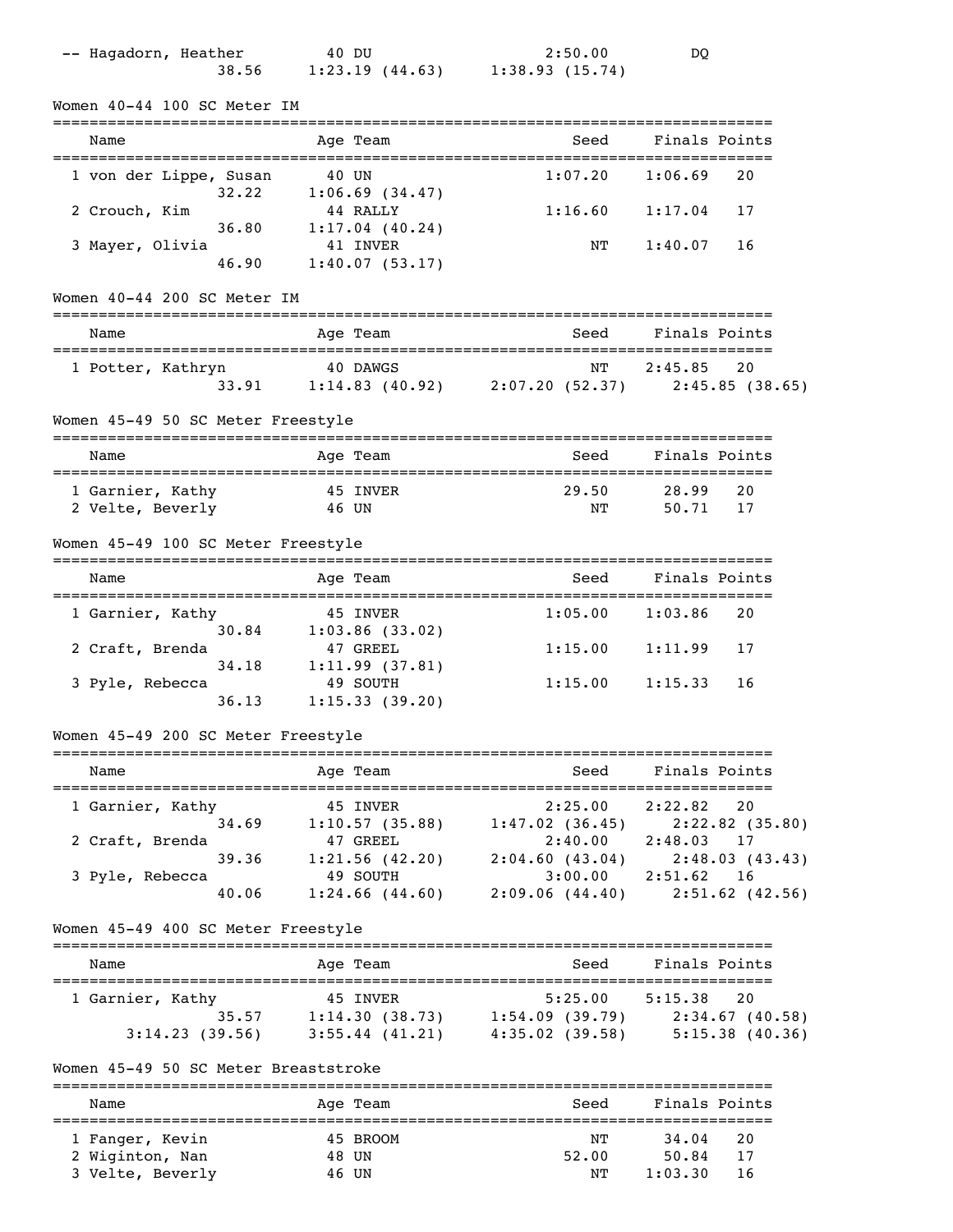| Women 45-49 100 SC Meter Breaststroke |                                                                                             |                                 |                           |
|---------------------------------------|---------------------------------------------------------------------------------------------|---------------------------------|---------------------------|
| Name                                  | Age Team                                                                                    | Seed                            | Finals Points             |
| 1 Wiginton, Nan                       | 48 UN<br>54.14 1:54.64 (1:00.50)                                                            | $1:52.00$ $1:54.64$             | 20                        |
| Women 45-49 200 SC Meter Breaststroke |                                                                                             |                                 |                           |
| Name                                  | Age Team                                                                                    | Seed                            | Finals Points             |
| 1 Wiginton, Nan                       | 48 UN<br>48 UN NT 4:07.61 20<br>55.88 2:00.56 (1:04.68) 3:04.79 (1:04.23) 4:07.61 (1:02.82) | ΝT                              | $4:07.61$ 20              |
| Women 45-49 100 SC Meter Butterfly    |                                                                                             |                                 |                           |
| Name                                  | Age Team                                                                                    | Seed                            | Finals Points             |
| 1 Pyle, Rebecca                       | 49 SOUTH<br>40.25 1:26.83 (46.58)                                                           | $1:30.00$ $1:26.83$             | 20                        |
| Women 45-49 200 SC Meter Butterfly    |                                                                                             | ------------------------------- |                           |
| Name                                  | Age Team                                                                                    | Seed                            | Finals Points             |
| -- Pyle, Rebecca                      | 49 SOUTH<br>46.48 1:38.77 (52.29) 2:32.29 (53.52)                                           | 3:25.00                         | DO.<br>DQ (52.85)         |
| Women 45-49 100 SC Meter IM           |                                                                                             |                                 |                           |
| Name                                  | Age Team                                                                                    | Seed                            | Finals Points             |
| 1 Craft, Brenda                       | 47 GREEL<br>38.97 1:22.40 (43.43)                                                           |                                 | $1:30.00$ $1:22.40$<br>20 |
| 2 Wiginton, Nan                       | 48 UN<br>$52.09$ $1:49.47$ (57.38)                                                          |                                 | $1:52.00$ $1:49.47$ 17    |
| Women 45-49 200 SC Meter IM           |                                                                                             |                                 |                           |
| Name                                  | Age Team                                                                                    | Seed Finals Points              |                           |
| 1 Craft, Brenda                       | 47 GREEL<br>41.07 1:29.85 (48.78) 2:23.46 (53.61) 3:04.98 (41.52)                           |                                 | $3:15.00$ $3:04.98$<br>20 |
| Women 50-54 50 SC Meter Freestyle     |                                                                                             |                                 |                           |
| Name                                  | Age Team                                                                                    |                                 | Seed Finals Points        |
| 1 Slavec, Deborah                     | 52 SOUTH                                                                                    |                                 | 36.00 36.81<br>20         |
| Women 50-54 100 SC Meter Freestyle    |                                                                                             |                                 |                           |
| Name                                  | Age Team                                                                                    | Seed                            | Finals Points             |
| 1 Wilson, Debbie                      | 54 DAC<br>45.85 1:36.63 (50.78)                                                             |                                 | $1:45.00$ $1:36.63$<br>20 |
| Women 50-54 200 SC Meter Freestyle    |                                                                                             |                                 |                           |
| Name                                  | Age Team                                                                                    |                                 | Seed Finals Points        |
| 1 Wilson, Debbie                      | 54 DAC<br>47.93 1:40.43 (52.50) 2:35.80 (55.37) 3:30.84 (55.04)                             |                                 | $3:45.00$ $3:30.84$<br>20 |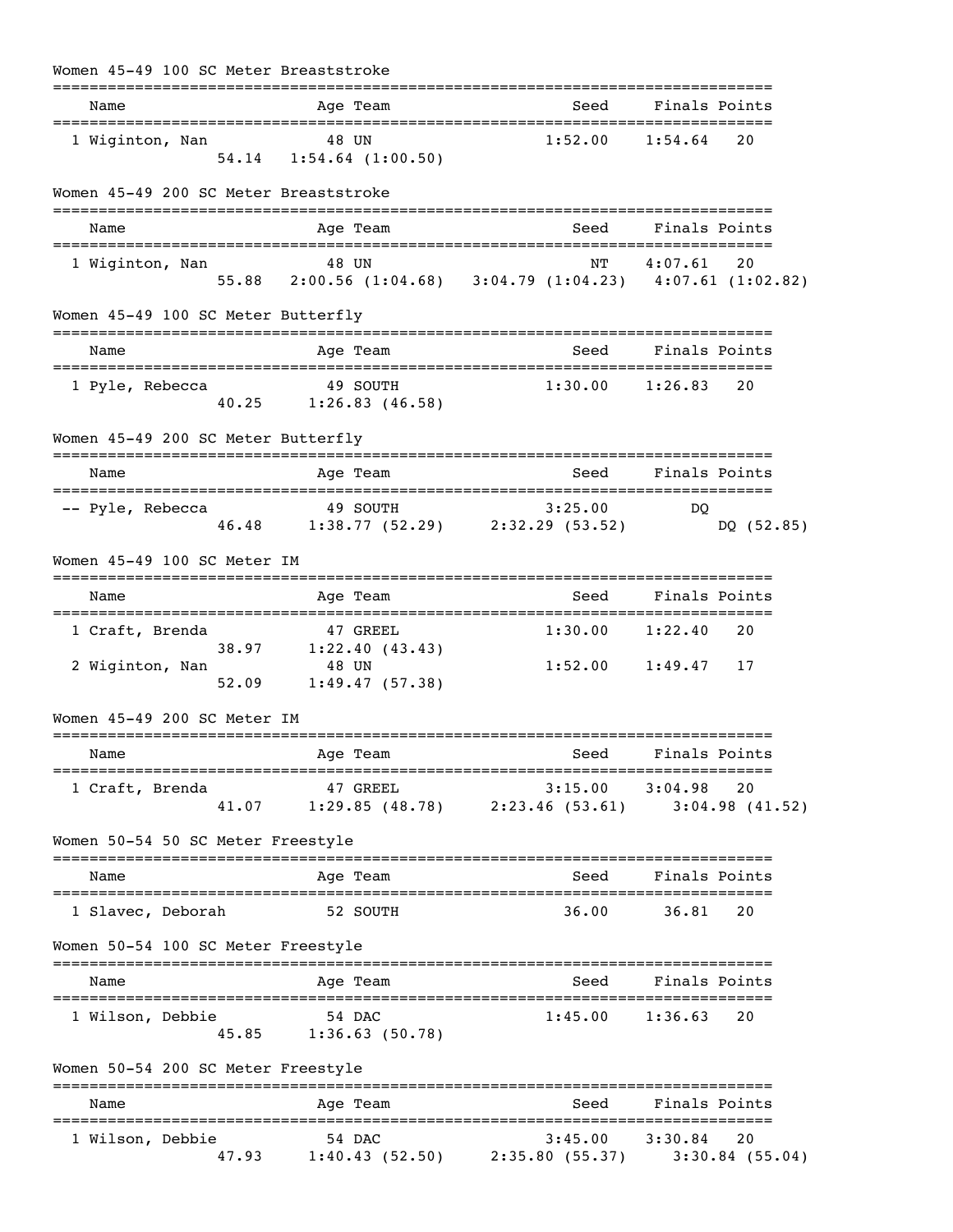#### Women 50-54 800 SC Meter Freestyle

| Name                                        | Age Team                                              |                          | Seed Finals Points                              |
|---------------------------------------------|-------------------------------------------------------|--------------------------|-------------------------------------------------|
| 1 Slover, Carrie                            | 53 PUEBL                                              |                          | $12:50.00$ $12:01.94$ 20                        |
| 38.86                                       |                                                       |                          | 1:21.29 (42.43) 2:05.87 (44.58) 2:51.67 (45.80) |
| 3:38.03(46.36)                              | $4:24.51$ (46.48) 5:11.08 (46.57) 5:57.34 (46.26)     |                          |                                                 |
| 6:43.89(46.55)                              | $7:30.56$ (46.67)                                     |                          | $8:16.73(46.17)$ $9:03.24(46.51)$               |
| 9:48.83(45.59)                              | 10:34.47(45.64)                                       |                          | $11:19.97$ (45.50) $12:01.94$ (41.97)           |
| 2 Wilson, Debbie                            | 54 DAC                                                | $15:20.00$ $14:37.66$ 17 |                                                 |
|                                             | 47.66 1:40.38 (52.72) 2:35.29 (54.91) 3:30.51 (55.22) |                          |                                                 |
| 4:25.80(55.29)                              | 5:21.34(55.54)                                        |                          | $6:17.56$ (56.22) $7:12.86$ (55.30)             |
| 8:08.28(55.42)                              | 9:04.23(55.95)                                        |                          | $10:00.19$ (55.96) $10:56.25$ (56.06)           |
| 11:52.38(56.13)                             | 12:48.52(56.14)                                       | 13:44.50(55.98)          | 14:37.66(53.16)                                 |
| Women 50-54 1500 SC Meter Freestyle<br>Name | Age Team                                              | Seed                     | Finals Points                                   |
| 1 Slover, Carrie                            | 53 PUEBL                                              |                          | $24:14.43$ $23:27.95$ 20                        |
|                                             | 40.31 1:23.18 (42.87) 2:07.28 (44.10) 2:52.53 (45.25) |                          |                                                 |
| 3:38.01(45.48)                              | 4:24.33(46.32)                                        |                          | $5:11.33$ (47.00) $5:57.32$ (45.99)             |
|                                             | $6:43.90(46.58)$ $7:47.77(1:03.87)$                   |                          | $8:35.59$ (47.82) $9:22.77$ (47.18)             |
| $10:11.28$ (48.51)                          | 10:59.15 (47.87)                                      | 11:46.03(46.88)          | $12:33.68$ (47.65)                              |
| $13:21.62$ (47.94)                          | 14:10.06(48.44)                                       | $14:57.89$ (47.83)       | 15:45.25(47.36)                                 |
| 16:32.30(47.05)                             | 17:19.24(46.94)                                       | 18:07.12(47.88)          | $18:53.66$ (46.54)                              |
| 19:41.37(47.71)                             | $20:27.74$ (46.37)                                    | 21:13.91(46.17)          | $22:00.44$ (46.53)                              |
| $22:45.64$ (45.20)                          | 23:27.95(42.31)                                       |                          |                                                 |
| Women 50-54 50 SC Meter Backstroke          |                                                       |                          |                                                 |

| Name              | Age Team | Seed  | Finals Points |
|-------------------|----------|-------|---------------|
| 1 Slover, Carrie  | 53 PUEBL | 41.24 | 20<br>40.19   |
| 2 Slavec, Deborah | 52 SOUTH | 48.00 | 50.04<br>17   |

|  |  |  |  |  | Women 50-54 100 SC Meter Backstroke |
|--|--|--|--|--|-------------------------------------|
|--|--|--|--|--|-------------------------------------|

| Name             | Age Team                                 | Seed    | Finals Points |
|------------------|------------------------------------------|---------|---------------|
| 1 Slover, Carrie | 53 PUEBL<br>42.51<br>$1:26.62$ $(44.11)$ | 1:28.81 | 1:26.62<br>20 |

### Women 50-54 200 SC Meter Backstroke

| Name             |       | Age Team       | Seed           | Finals Points     |
|------------------|-------|----------------|----------------|-------------------|
| 1 Slover, Carrie |       | 53 PUEBL       | 3:11.04        | 3:08.69<br>-20    |
|                  | 44.43 | 1:32.50(48.07) | 2:21.55(49.05) | $3:08.69$ (47.14) |

Women 50-54 50 SC Meter Breaststroke

| Name              | Age Team | Seed  | Finals Points |
|-------------------|----------|-------|---------------|
| 1 Slavec, Deborah | 52 SOUTH | 50.00 | - 20<br>53.55 |

### Women 50-54 100 SC Meter IM =============================================================================== Name Age Team Seed Finals Points =============================================================================== 1 Wilson, Debbie 54 DAC 1:50.00 1:47.42 20 53.18 1:47.42 (54.24)

#### Women 55-59 200 SC Meter Breaststroke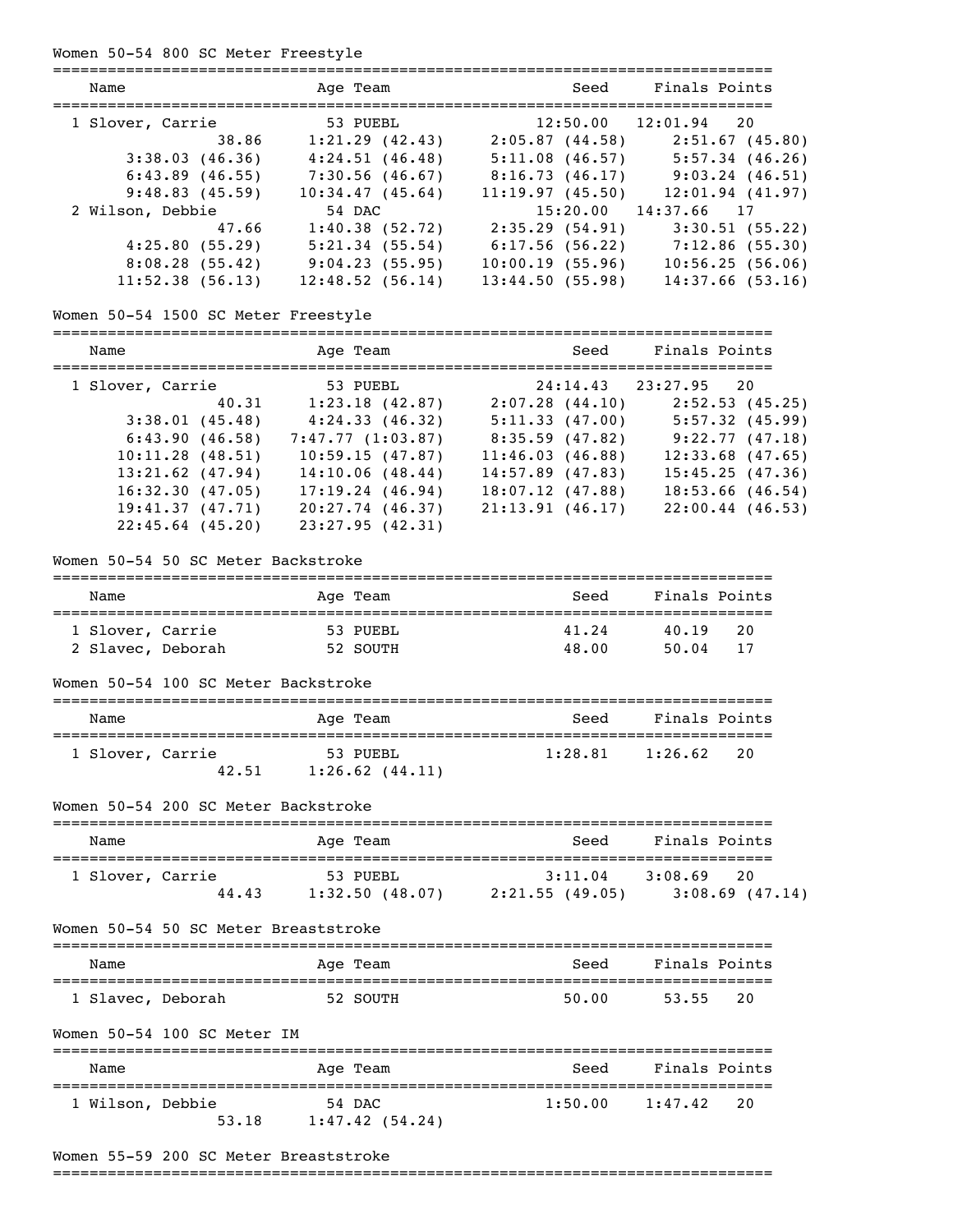| Name                                                               | Age Team                                                                                                                                                                                                           | Seed                | Finals Points                       |
|--------------------------------------------------------------------|--------------------------------------------------------------------------------------------------------------------------------------------------------------------------------------------------------------------|---------------------|-------------------------------------|
| 1 Young, Lydia                                                     | 57 DAWGS<br>59.27 2:01.59 (1:02.32) 3:02.05 (1:00.46) 4:05.31 (1:03.26)                                                                                                                                            |                     |                                     |
| Women 55-59 400 SC Meter IM                                        |                                                                                                                                                                                                                    |                     |                                     |
| =============================<br>Name                              | Age Team                                                                                                                                                                                                           | Seed                | Finals Points                       |
| ==================<br>1 Young, Lydia                               | 57 DAWGS<br>1:30.00 8:02.43 20<br>55.58 55.58 1:56.72 (1:01.14) 2:57.28 (1:00.56) 3:56.98 (59.70)<br>5:02.49 (1:05.51) 6:08.35 (1:05.86) 7:06.37 (58.02) 8:02.43 (56.06)                                           | 7:30.00             | ;=============================      |
|                                                                    |                                                                                                                                                                                                                    |                     |                                     |
| Women 60-64 200 SC Meter Freestyle                                 |                                                                                                                                                                                                                    |                     |                                     |
| Name                                                               | Age Team                                                                                                                                                                                                           | Seed                | Finals Points                       |
| 1 Zentgraf, Karen                                                  | $\begin{array}{ccccccccc} \text{on} & & & & 64 & \text{BAM} & & & 4:04.00 & & 3:57.36 & & 20 \\ 57.07 & & 1:59.07 & (1:02.00) & & 3:01.05 & (1:01.98) & & 3:57.36 & (56.31) \end{array}$                           |                     |                                     |
| Women 60-64 400 SC Meter Freestyle                                 |                                                                                                                                                                                                                    |                     |                                     |
| Name                                                               | Age Team                                                                                                                                                                                                           | Seed                | Finals Points                       |
| 1 Anziano, Marcia                                                  | 60 DU<br>a 60 DU 7:20.32 7:01.74 20<br>47.22 1:38.94 (51.72) 2:32.64 (53.70) 3:26.34 (53.70)<br>4:20.03 (53.69) 5:14.30 (54.27) 6:08.94 (54.64) 7:01.74 (52.80)                                                    | $7:20.32$ $7:01.74$ |                                     |
| Women 60-64 800 SC Meter Freestyle                                 |                                                                                                                                                                                                                    |                     |                                     |
| Name                                                               | Age Team                                                                                                                                                                                                           | Seed                | Finals Points                       |
| 1 Dyck, Grace                                                      |                                                                                                                                                                                                                    | 15:50.00            | 15:54.66 20                         |
|                                                                    | 64 SNOW 15:50.00 15:54.66 20<br>57.19 1:58.29 (1:01.10) 2:58.60 (1:00.31) 3:57.88 (59.28)                                                                                                                          |                     |                                     |
|                                                                    |                                                                                                                                                                                                                    |                     |                                     |
|                                                                    | 4:58.33 (1:00.45) 5:58.31 (59.98) 6:59.96 (1:01.65) 7:59.14 (59.18) 8:59.05 (59.91) 10:00.80 (1:01.75) 11:01.76 (1:00.96) 12:01.99 (1:00.23) 13:02.24 (1:00.25) 14:00.99 (58.75) 14:59.24 (58.25) 15:54.66 (55.42) |                     |                                     |
| Women 60-64 1500 SC Meter Freestyle                                |                                                                                                                                                                                                                    |                     |                                     |
| =========<br>Name                                                  | Age Team                                                                                                                                                                                                           | Seed                | Finals Points                       |
| 1 Anziano, Marcia                                                  | 60 DU                                                                                                                                                                                                              | 27:20.04            | 26:15.49<br>20                      |
| 49.14                                                              | 1:41.22(52.08)                                                                                                                                                                                                     |                     | $2:33.92$ (52.70) $3:25.30$ (51.38) |
| 4:17.67(52.37)                                                     | $5:10.02$ (52.35)                                                                                                                                                                                                  | 6:02.55 (52.53)     | 6:54.95(52.40)                      |
| 7:47.53(52.58)                                                     | 8:40.10(52.57)                                                                                                                                                                                                     | 9:33.07(52.97)      | 10:25.56(52.49)                     |
| 11:18.87(53.31)                                                    | 12:11.83(52.96)                                                                                                                                                                                                    | 13:04.37(52.54)     | 13:57.63(53.26)                     |
| 14:50.51(52.88)                                                    | 15:43.28(52.77)                                                                                                                                                                                                    | 16:36.34(53.06)     | 17:29.60(53.26)                     |
| 18:22.43(52.83)                                                    | 19:15.57(53.14)                                                                                                                                                                                                    | 20:08.31(52.74)     | 21:01.52(53.21)                     |
| 21:55.23(53.71)<br>25:26.12(51.70)                                 | 22:48.31 (53.08)<br>26:15.49(49.37)                                                                                                                                                                                | 23:41.82(53.51)     | 24:34.42(52.60)                     |
| Women 60-64 50 SC Meter Backstroke                                 |                                                                                                                                                                                                                    |                     |                                     |
| Name                                                               | Age Team                                                                                                                                                                                                           | Seed                | Finals Points                       |
| 1 Zentgraf, Karen                                                  | 64 BAM                                                                                                                                                                                                             | 56.00               | 51.17<br>20                         |
| Women 60-64 100 SC Meter Backstroke                                |                                                                                                                                                                                                                    |                     |                                     |
| Name                                                               | Age Team                                                                                                                                                                                                           | Seed                | Finals Points                       |
| ====================================<br>1 Zentgraf, Karen<br>53.59 | 64 BAM<br>1:49.52(55.93)                                                                                                                                                                                           | 2:02.00             | 1:49.52<br>20                       |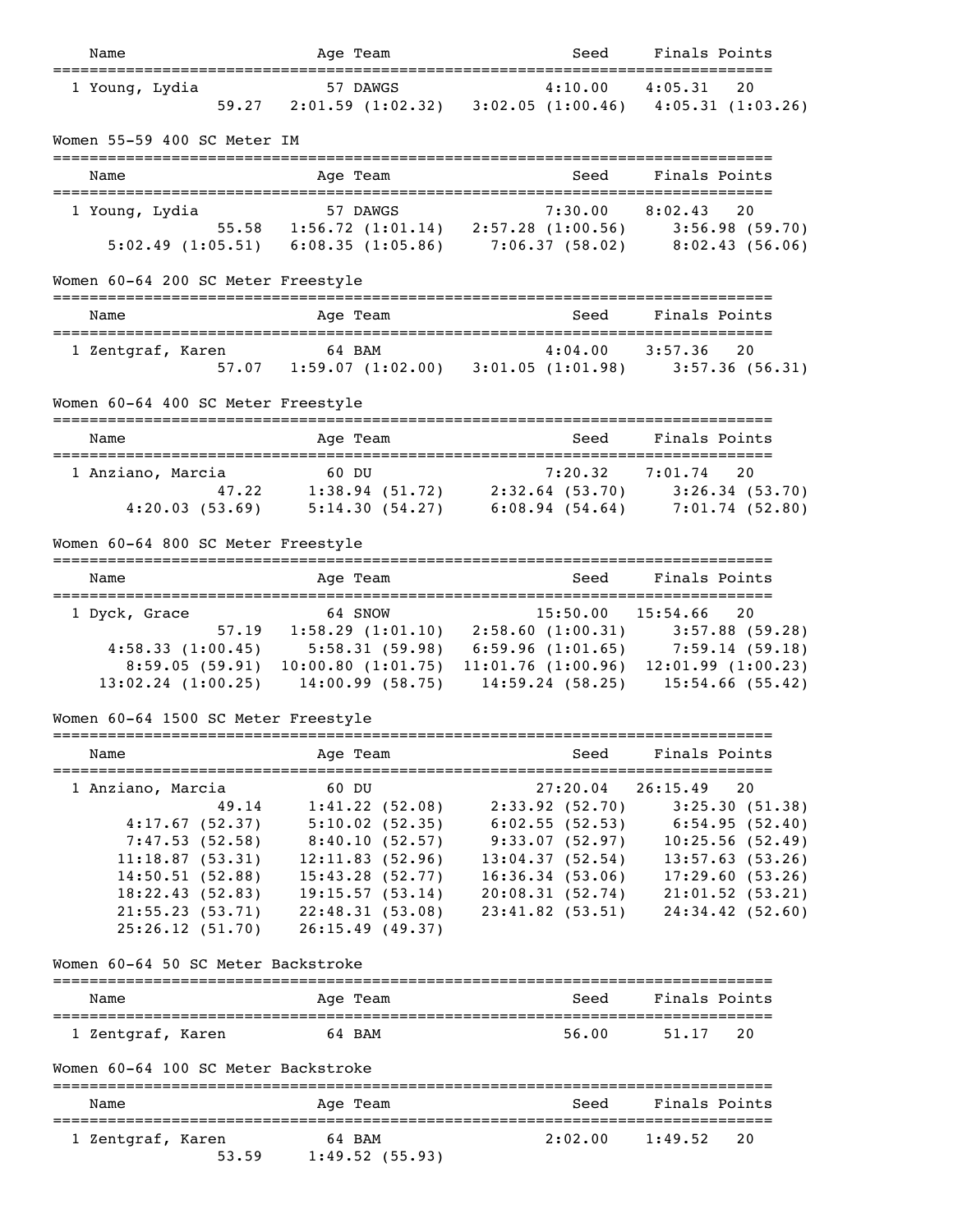| Finals Points                                                                                                                                                                                                                                                                                                     |
|-------------------------------------------------------------------------------------------------------------------------------------------------------------------------------------------------------------------------------------------------------------------------------------------------------------------|
| $\begin{array}{ccccccccc}\n\text{in} & & & 64 & \text{BAM} & & & 4:20.00 & & 3:52.98 & & 20 \\ \text{55.49} & & 1:54.33 & (58.84) & & 2:55.45 & (1:01.12) & & 3:52.98 & (57.53)\n\end{array}$<br>$4:30.00$ $4:14.99$<br>64 SNOW $4:30.00$ $4:14.99$ 17<br>2:05.69 (1:05.18) 3:11.89 (1:06.20) $4:14.99$ (1:03.10) |
|                                                                                                                                                                                                                                                                                                                   |
| Finals Points                                                                                                                                                                                                                                                                                                     |
| 20<br>$2:05.30$ $2:11.94$ 17                                                                                                                                                                                                                                                                                      |
|                                                                                                                                                                                                                                                                                                                   |
| Finals Points                                                                                                                                                                                                                                                                                                     |
| :===================<br>20<br>$1:02.81$ $2:11.98$ $(1:09.17)$ $3:19.76$ $(1:07.78)$ $4:25.90$ $(1:06.14)$                                                                                                                                                                                                         |
|                                                                                                                                                                                                                                                                                                                   |
| Finals Points                                                                                                                                                                                                                                                                                                     |
| 1:58.64<br>20                                                                                                                                                                                                                                                                                                     |
| 17                                                                                                                                                                                                                                                                                                                |
|                                                                                                                                                                                                                                                                                                                   |
| Finals Points                                                                                                                                                                                                                                                                                                     |
| 20                                                                                                                                                                                                                                                                                                                |
| 17                                                                                                                                                                                                                                                                                                                |
|                                                                                                                                                                                                                                                                                                                   |
| Finals Points                                                                                                                                                                                                                                                                                                     |
| 20<br>3:47.22(54.90)                                                                                                                                                                                                                                                                                              |
|                                                                                                                                                                                                                                                                                                                   |
| Finals Points                                                                                                                                                                                                                                                                                                     |
| 20<br>$2:32.01(52.23)$ $3:25.03(53.02)$<br>$6:02.13$ (52.59) $6:54.54$ (52.41)<br>10:31.03(55.29)<br>14:16.94(56.75)<br>18:25.89(55.11)<br>22:11.36(55.80)<br>25:54.50(55.69)                                                                                                                                     |
|                                                                                                                                                                                                                                                                                                                   |

Women 65-69 200 SC Meter Backstroke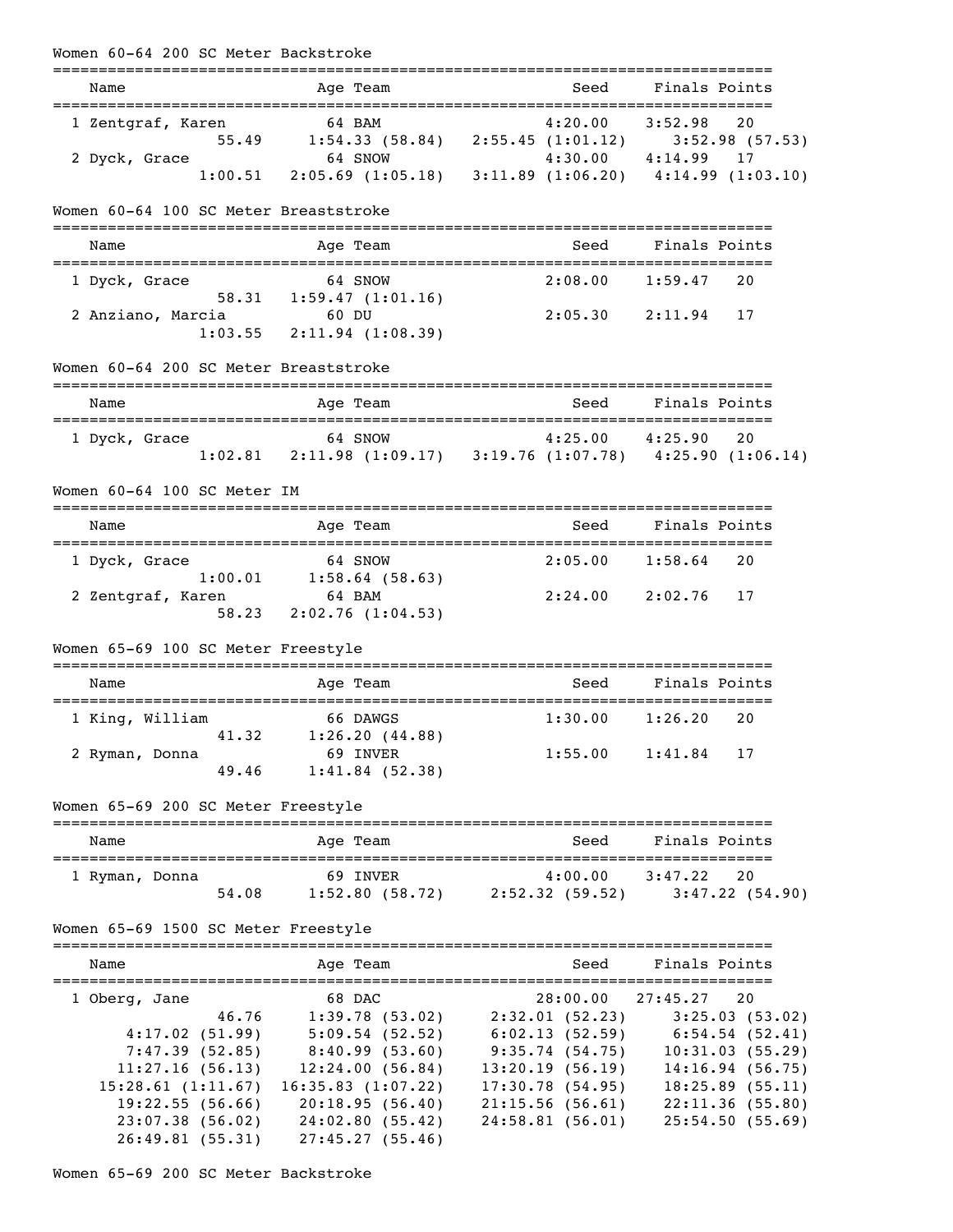| Name                                  |                | Age Team                                                                    | ------------       |                  | _________________________________<br>Seed                                  | Finals Points                    |    |
|---------------------------------------|----------------|-----------------------------------------------------------------------------|--------------------|------------------|----------------------------------------------------------------------------|----------------------------------|----|
| 1 Oberg, Jane                         | 55.23          | 68 DAC                                                                      |                    | ---------------- | 4:15.00<br>1:53.67 (58.44) 2:53.69 (1:00.02) 3:51.28 (57.59)               | ---------<br>3:51.28             | 20 |
| Women 65-69 50 SC Meter Breaststroke  |                |                                                                             |                    |                  |                                                                            |                                  |    |
| Name                                  |                | Age Team                                                                    |                    |                  | Seed                                                                       | Finals Points                    |    |
| 1 King, William<br>2 Ryman, Donna     |                | 66 DAWGS<br>69 INVER                                                        |                    |                  | 44.00<br>1:00.00                                                           | 44.50<br>53.72 17                | 20 |
| Women 65-69 100 SC Meter Breaststroke |                |                                                                             |                    |                  |                                                                            |                                  |    |
| Name                                  |                | Age Team                                                                    |                    |                  | Seed                                                                       | Finals Points                    |    |
| 1 King, William                       |                | 66 DAWGS<br>48.61   1:44.62 (56.01)                                         |                    |                  | 1:42.00                                                                    | 1:44.62                          | 20 |
| 2 Ryman, Donna                        | 58.71          | 69 INVER<br>1:59.53(1:00.82)                                                |                    |                  | 2:00.00                                                                    | $1:59.53$ 17                     |    |
| Women 65-69 200 SC Meter Breaststroke |                |                                                                             |                    |                  |                                                                            |                                  |    |
| Name                                  |                | Age Team                                                                    |                    |                  | Seed                                                                       | Finals Points                    |    |
| 1 King, William                       |                | 66 DAWGS                                                                    |                    |                  | $3:55.00$ $3:53.87$                                                        |                                  |    |
| Women 65-69 50 SC Meter Butterfly     |                |                                                                             |                    |                  |                                                                            |                                  |    |
| Name                                  |                | Age Team                                                                    |                    |                  | Seed                                                                       | Finals Points                    |    |
| 1 Oberg, Jane                         |                | 68 DAC                                                                      |                    |                  | 48.00                                                                      | 48.32                            | 20 |
| Women 65-69 200 SC Meter Butterfly    |                |                                                                             |                    |                  |                                                                            |                                  |    |
| Name                                  |                | Age Team                                                                    |                    |                  | Seed                                                                       | Finals Points                    |    |
| 1 Oberg, Jane                         | 56.69          | 68 DAC<br>$1:59.63$ $(1:02.94)$ $3:05.18$ $(1:05.55)$ $4:14.51$ $(1:09.33)$ |                    |                  | 4:30.00                                                                    | 4:14.51                          | 20 |
| Women 65-69 100 SC Meter IM           |                |                                                                             |                    |                  |                                                                            |                                  |    |
| Name                                  |                | Age Team                                                                    |                    |                  | Seed                                                                       | Finals Points                    |    |
| 1 King, William                       |                | 66 DAWGS                                                                    |                    |                  | 1:35.00                                                                    | 1:44.90                          | 20 |
| 2 Ryman, Donna                        | 53.28<br>58.59 | 1:44.90(51.62)<br>69 INVER                                                  | 1:57.02(58.43)     |                  | 2:00.00                                                                    | 1:57.02                          | 17 |
| Women 65-69 200 SC Meter IM           |                |                                                                             |                    |                  |                                                                            |                                  |    |
| Name                                  |                | Age Team                                                                    |                    |                  | Seed                                                                       | Finals Points                    |    |
| 1 Oberg, Jane                         | 56.08          | 68 DAC                                                                      |                    |                  | 4:15.00<br>$1:59.75$ $(1:03.67)$ $3:04.97$ $(1:05.22)$ $3:59.58$ $(54.61)$ | 3:59.58                          | 20 |
| Women 70-74 100 SC Meter Freestyle    |                |                                                                             |                    |                  |                                                                            |                                  |    |
| Name                                  |                | Age Team                                                                    | ================== |                  | Seed                                                                       | Finals Points                    |    |
| 1 Hertzberg, Ruth S                   | 1:02.61        | 73 SUMM<br>2:09.51 (1:06.90)                                                |                    |                  | 1:55.00                                                                    | =====================<br>2:09.51 | 20 |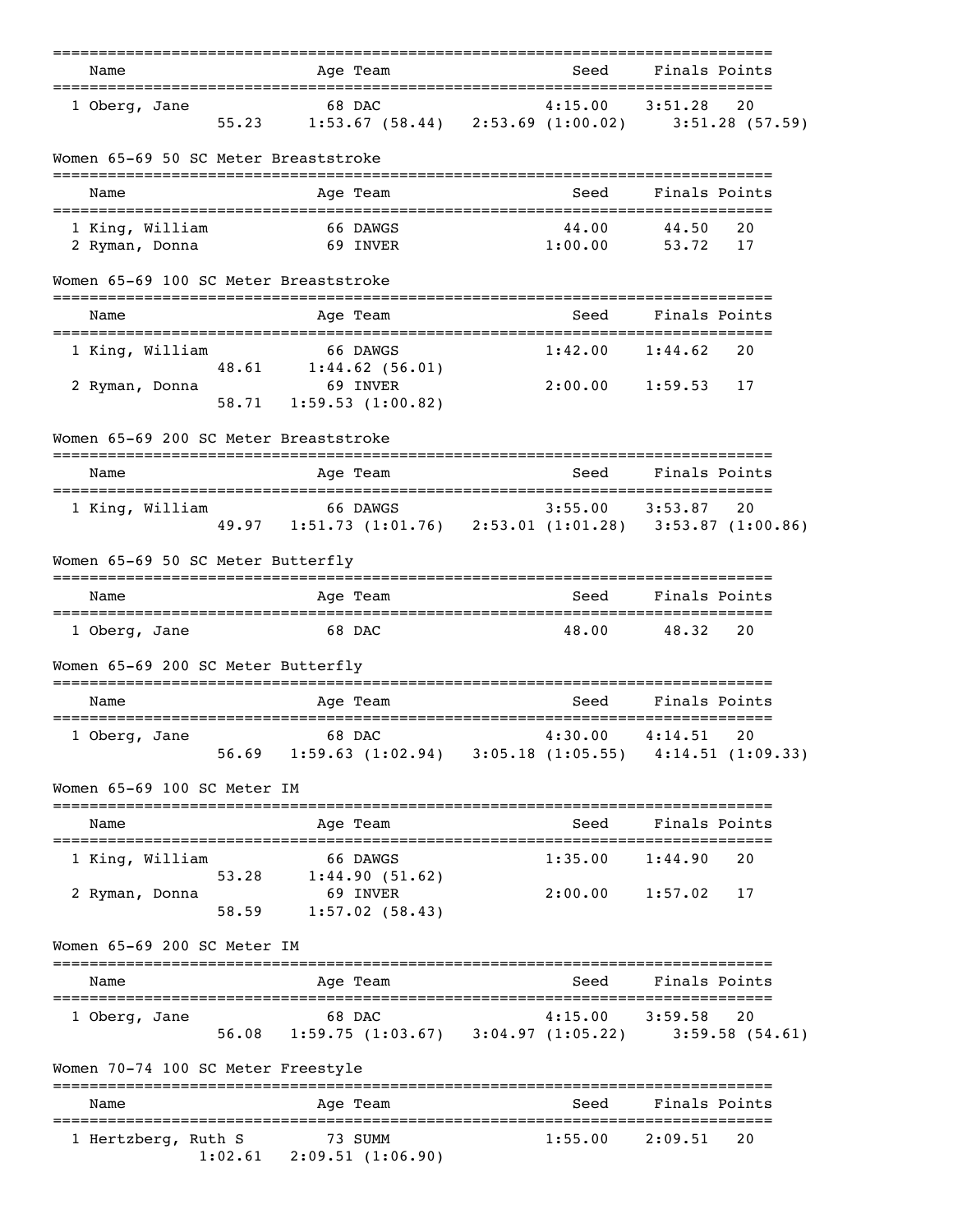| Women 70-74 200 SC Meter Freestyle                     |                                                                                                                                                                                                                                                                                                                                   |                                 |                    |
|--------------------------------------------------------|-----------------------------------------------------------------------------------------------------------------------------------------------------------------------------------------------------------------------------------------------------------------------------------------------------------------------------------|---------------------------------|--------------------|
| Name                                                   | Age Team                                                                                                                                                                                                                                                                                                                          |                                 | Seed Finals Points |
| 1 Hertzberg, Ruth S                                    | uth S<br>1:08.70 2:21.48 (1:12.78) 3:36.66 (1:15.18) 4:46.74 (1:10.08)                                                                                                                                                                                                                                                            |                                 |                    |
| Women 70-74 800 SC Meter Freestyle                     |                                                                                                                                                                                                                                                                                                                                   |                                 |                    |
| Name                                                   | Age Team                                                                                                                                                                                                                                                                                                                          | Seed                            | Finals Points      |
| 1 Hertzberg, Ruth S                                    | Ruth S<br>1:06.13 2:20.17 (1:14.04) 3:39.13 (1:18.96) 4:59.80 (1:20.67)<br>6:22.21 (1:22.41) 7:45.66 (1:23.45) 9:09.93 (1:24.27) 10:33.28 (1:23.35)<br>$11:56.99$ $(1:23.71)$ $13:20.63$ $(1:23.64)$ $14:44.19$ $(1:23.56)$ $16:08.25$ $(1:24.06)$<br>17:31.25 (1:23.00) 18:54.57 (1:23.32) 20:18.47 (1:23.90) 21:50.83 (1:32.36) |                                 |                    |
| Women 70-74 50 SC Meter Butterfly                      |                                                                                                                                                                                                                                                                                                                                   |                                 |                    |
| Name<br>======================================         | Age Team                                                                                                                                                                                                                                                                                                                          |                                 | Seed Finals Points |
| 1 Hertzberg, Ruth S                                    | 73 SUMM                                                                                                                                                                                                                                                                                                                           | 1:10.00                         | 1:43.94<br>20      |
| Women 70-74 200 SC Meter Butterfly                     |                                                                                                                                                                                                                                                                                                                                   |                                 |                    |
| Name                                                   | Age Team                                                                                                                                                                                                                                                                                                                          | Seed                            | Finals Points      |
| 1 Hertzberg, Ruth S                                    | uth S 73 SUMM 6:45.00 7:15.65 20<br>1:33.66 3:32.03 (1:58.37) 5:27.79 (1:55.76) 7:15.65 (1:47.86)                                                                                                                                                                                                                                 |                                 |                    |
| Men 18-24 100 SC Meter Freestyle                       |                                                                                                                                                                                                                                                                                                                                   |                                 |                    |
| Name                                                   | Age Team                                                                                                                                                                                                                                                                                                                          |                                 | Seed Finals Points |
| 1 Levine, Nick                                         | 24 INVER<br>$31.17$ 1:05.94 (34.77)                                                                                                                                                                                                                                                                                               | NT                              | 1:05.94<br>20      |
| Men 18-24 800 SC Meter Freestyle                       |                                                                                                                                                                                                                                                                                                                                   |                                 |                    |
| ================================<br>Name               | ==============<br>Age Team                                                                                                                                                                                                                                                                                                        |                                 | Seed Finals Points |
| 1 Molina, Antonio<br>Men 18-24 1500 SC Meter Freestyle | 24 UN<br>39.38 1:22.29 (42.91) 2:06.16 (43.87) 2:51.19 (45.03)<br>3:36.75 (45.56) 4:22.64 (45.89) 5:08.75 (46.11) 7:26.70 (2:17.95)<br>8:58.08 (1:31.38) 10:28.36 (1:30.28) 11:56.94 (1:28.58)                                                                                                                                    | $10:00.00$ $11:56.94$           | 20                 |
| Name                                                   | Age Team                                                                                                                                                                                                                                                                                                                          | Seed                            | Finals Points      |
| 1 Molina, Antonio                                      | 24 UN<br>31.01.58 (37.27) 329.02 (36.21) 1:47.00 (36.74) 2:24.31 (37.31)<br>5:31.57 (37.45) 6:08.91 (37.34) 6:46.60 (37.69) 8:17.10 (1:30.50)<br>9:51.22 (1:34.12) 10:38.11 (46.89) 11:25.29 (47.18) 12:12.82 (47.53)<br>$12:59.83$ (47.01) $13:46.89$ (47.06) $16:57.93$ (3:11.04)<br>$22:25.70$ () $23:06.45$ (40.75)           | 20:00.00 23:06.45<br>20:54.52() | 20                 |
| Men 18-24 100 SC Meter Butterfly                       |                                                                                                                                                                                                                                                                                                                                   |                                 |                    |
| Name                                                   | Age Team                                                                                                                                                                                                                                                                                                                          | Seed                            | Finals Points      |
| 1 Levine, Nick<br>35.25                                | 24 INVER<br>1:15.79(40.54)                                                                                                                                                                                                                                                                                                        | NΤ                              | 1:15.79<br>20      |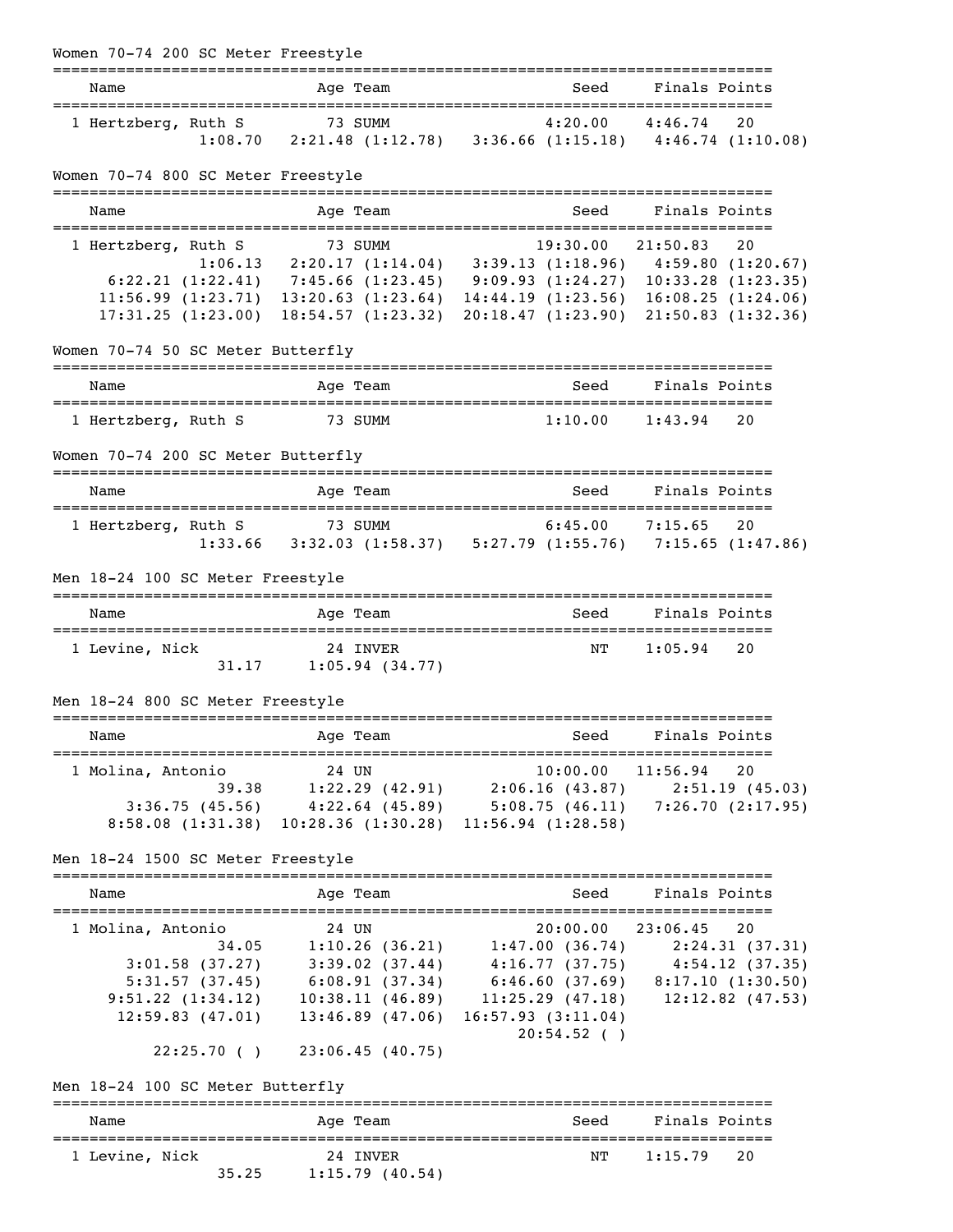#### Men 18-24 200 SC Meter IM

| Name           |       | Age Team                   | Seed                 | Finals Points |                   |
|----------------|-------|----------------------------|----------------------|---------------|-------------------|
| 1 Levine, Nick | 37.01 | 24 INVER<br>1:26.75(49.74) | NT<br>2:26.26(59.51) | 3:08.44 20    | $3:08.44$ (42.18) |

# Men 30-34 1500 SC Meter Freestyle

| Name                 | Age Team           | Seed               | Finals Points            |
|----------------------|--------------------|--------------------|--------------------------|
| 1 Gambescia, Joe     | 32 DAC             |                    | $22:30.00$ $23:04.16$ 20 |
| 40.35                | 1:25.49(45.14)     | 2:12.09(46.60)     | 3:00.07(47.98)           |
| $3:47.54$ (47.47)    | 4:35.35(47.81)     | 5:25.09(49.74)     | 6:13.17(48.08)           |
| 7:00.47(47.30)       | 7:29.57(29.10)     | $8:16.44$ (46.87)  | 9:02.71(46.27)           |
| 9:49.26(46.55)       | 10:35.95(46.69)    | 11:22.33(46.38)    | 12:08.23(45.90)          |
| $12:55.24$ (47.01)   | 13:42.35(47.11)    | $14:28.89$ (46.54) | 15:15.65(46.76)          |
| $16:02.24$ $(46.59)$ | 16:49.07(46.83)    | 17:36.16(47.09)    | 18:23.43(47.27)          |
| 19:10.76(47.33)      | $19:58.26$ (47.50) | 20:46.25(47.99)    | 21:33.57(47.32)          |
| 22:19.20(45.63)      | 23:04.16(44.96)    |                    |                          |

#### Men 30-34 50 SC Meter Backstroke

| Name                            | Age Team | Seed  | Finals Points |    |
|---------------------------------|----------|-------|---------------|----|
| 1 Schroeder, William            | 32 BROOM | 45.00 | 40.22         | 20 |
| Men 30-34 50 SC Meter Butterfly |          |       |               |    |

| Name                 | Age Team | Seed  | Finals Points |
|----------------------|----------|-------|---------------|
| 1 Schroeder, William | 32 BROOM | 36.00 | 20<br>32.87   |

Men 35-39 100 SC Meter Freestyle

| Name         |       | Age Team                   | Seed    | Finals Points |
|--------------|-------|----------------------------|---------|---------------|
| 2 Amos, Will | 33.41 | 38 BROOM<br>1:08.38(34.97) | 1:05.00 | 1:08.38<br>17 |

#### Men 35-39 50 SC Meter Breaststroke

| Name         | Age Team | Seed  | Finals Points |  |
|--------------|----------|-------|---------------|--|
|              |          |       |               |  |
| 1 Amos, Will | 38 BROOM | 35.00 | 37.23<br>- 20 |  |

#### Men 35-39 100 SC Meter Breaststroke

| Name         |       | Age Team                   | Seed    | Finals Points |
|--------------|-------|----------------------------|---------|---------------|
| 2 Amos, Will | 40.59 | 38 BROOM<br>1:25.36(44.77) | 1:18.00 | $1:25.36$ 17  |

#### Men 35-39 200 SC Meter Breaststroke

| Name         |       | Age Team                   | Seed                      | Finals Points                    |
|--------------|-------|----------------------------|---------------------------|----------------------------------|
| 1 Amos, Will | 41.84 | 38 BROOM<br>1:27.93(46.09) | 3:00.00<br>2:16.32(48.39) | 3:05.27<br>2.0<br>3:05.27(48.95) |

Men 35-39 100 SC Meter IM

|      |             | __________________________ |                           |
|------|-------------|----------------------------|---------------------------|
| Name | Age<br>Team | Seed                       | Fina<br>$Point \in$<br>.s |
|      |             | ________________________   | _______________           |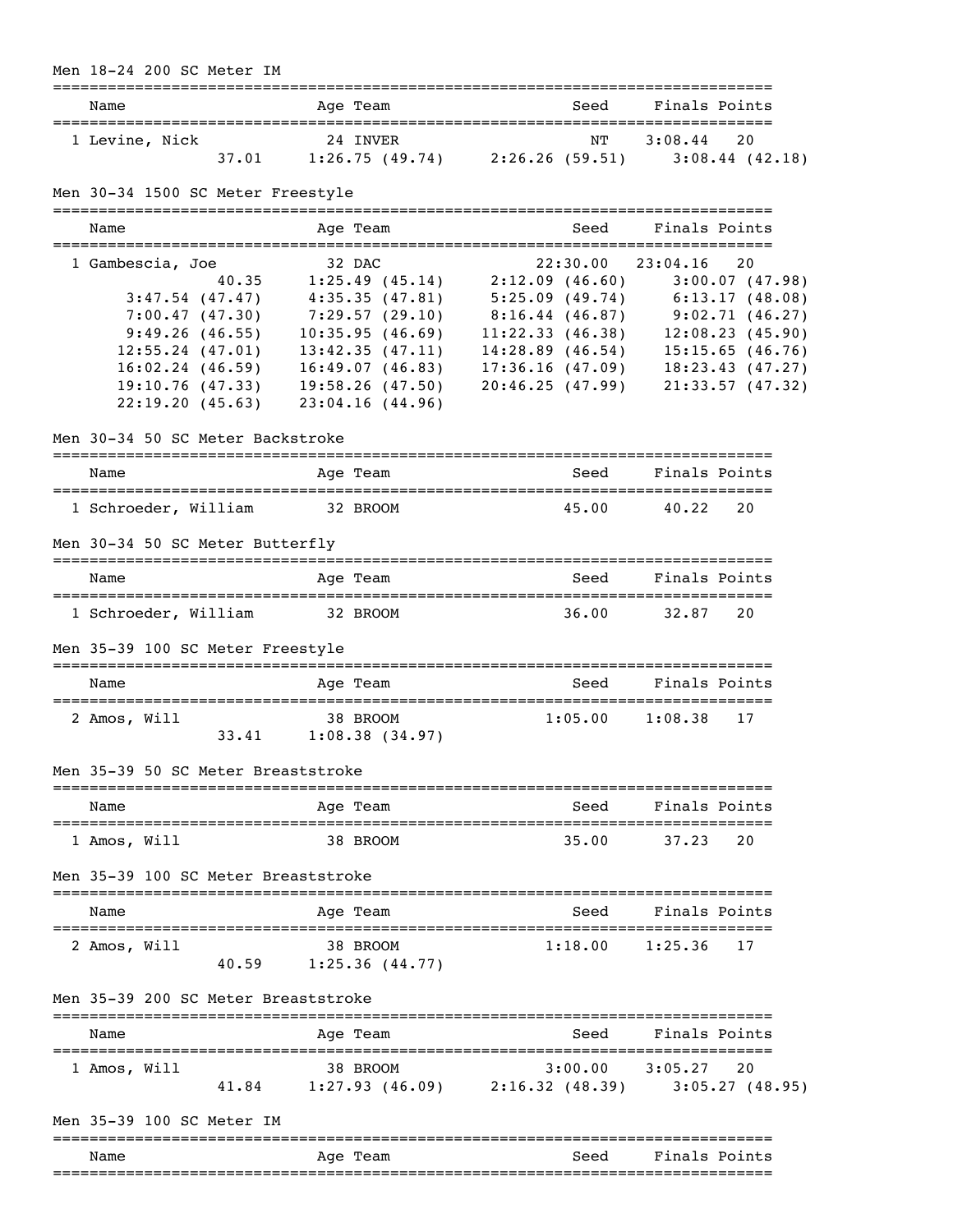| 2 Amos, Will<br>39.74                                     | 38 BROOM<br>1:20.20(40.46)                                                                                                                                                                                                                                               | 1:15.00                                                                                     | 1:20.20<br>17                    |
|-----------------------------------------------------------|--------------------------------------------------------------------------------------------------------------------------------------------------------------------------------------------------------------------------------------------------------------------------|---------------------------------------------------------------------------------------------|----------------------------------|
| Men 40-44 50 SC Meter Freestyle                           |                                                                                                                                                                                                                                                                          |                                                                                             |                                  |
| Name                                                      | =======<br>Age Team                                                                                                                                                                                                                                                      | Seed                                                                                        | Finals Points                    |
| 1 Cattles, Stephen                                        | 40 UN                                                                                                                                                                                                                                                                    | NΤ                                                                                          | 51.75<br>20                      |
| Men 40-44 100 SC Meter Freestyle                          |                                                                                                                                                                                                                                                                          |                                                                                             |                                  |
| Name                                                      | Age Team                                                                                                                                                                                                                                                                 | Seed                                                                                        | Finals Points                    |
| 1 Schmitt, Charlie                                        | 43 DAC<br>34.85 1:12.97 (38.12)                                                                                                                                                                                                                                          | NΤ                                                                                          | 1:12.97<br>20                    |
| 2 Cattles, Stephen                                        | 40 UN<br>$51.04$ $1:54.60$ $(1:03.56)$                                                                                                                                                                                                                                   | ΝT                                                                                          | 1:54.60<br>17                    |
| Men 40-44 200 SC Meter Freestyle                          |                                                                                                                                                                                                                                                                          |                                                                                             |                                  |
| Name<br>=================================                 | Age Team                                                                                                                                                                                                                                                                 | Seed                                                                                        | Finals Points                    |
| 1 Schmitt, Charlie<br>2 Cattles, Stephen 40 UN            | 43 DAC<br>36.99 1:18.22 (41.23) 2:01.51 (43.29) 2:44.10 (42.59)<br>$1:00.63$ 2:12.19 (1:11.56) 3:23.63 (1:11.44) 4:32.11 (1:08.48)                                                                                                                                       | NT                                                                                          | 20<br>2:44.10<br>NT  4:32.11  17 |
| Men 40-44 800 SC Meter Freestyle                          |                                                                                                                                                                                                                                                                          |                                                                                             |                                  |
| Name                                                      | Age Team                                                                                                                                                                                                                                                                 | Seed                                                                                        | Finals Points                    |
| 1 Cox, Randy<br>34.00<br>Men 40-44 50 SC Meter Backstroke | 43 BAM<br>$1:10.87$ (36.87) $1:48.51$ (37.64) $2:25.95$ (37.44)<br>3:03.41 (37.46) 3:40.79 (37.38) 4:18.30 (37.51) 4:55.88 (37.58)<br>5:32.67 (36.79) 6:09.34 (36.67) 6:46.25 (36.91) 7:22.97 (36.72)<br>7:59.70 (36.73) 8:36.96 (37.26) 9:14.48 (37.52) 9:51.09 (36.61) |                                                                                             | $9:55.00$ $9:51.09$<br>20        |
| Name                                                      | Age Team                                                                                                                                                                                                                                                                 | Seed                                                                                        | Finals Points                    |
| 1 Nash, Kevin                                             | 41 BROOM                                                                                                                                                                                                                                                                 | 31.00                                                                                       | 30.27<br>20                      |
| Men 40-44 100 SC Meter Backstroke                         |                                                                                                                                                                                                                                                                          |                                                                                             |                                  |
| Name                                                      | Age Team                                                                                                                                                                                                                                                                 | Seed                                                                                        | Finals Points                    |
| 1 Nash, Kevin<br>32.26                                    | 41 BROOM<br>1:06.14(33.88)                                                                                                                                                                                                                                               | 1:08.00                                                                                     | 20<br>1:06.14                    |
| Men 40-44 200 SC Meter Backstroke                         |                                                                                                                                                                                                                                                                          |                                                                                             |                                  |
| Name                                                      | Age Team                                                                                                                                                                                                                                                                 | Seed                                                                                        | Finals Points                    |
| 1 Pease, Richard<br>2 Nash, Kevin<br>33.36                | 40 VORTE<br>32.33 1:07.59 (35.26) 1:43.48 (35.89) 2:20.27 (36.79)<br>41 BROOM                                                                                                                                                                                            | 2:24.00 2:20.27<br>2:30.00 2:24.45 17<br>$1:08.95(35.59)$ $1:46.24(37.29)$ $2:24.45(38.21)$ | 20                               |
| Men 40-44 50 SC Meter Breaststroke                        |                                                                                                                                                                                                                                                                          |                                                                                             |                                  |
| Name                                                      | Age Team                                                                                                                                                                                                                                                                 | Seed                                                                                        | Finals Points                    |
| 1 Cattles, Stephen                                        | 40 UN                                                                                                                                                                                                                                                                    | NΤ                                                                                          | 20<br>42.53                      |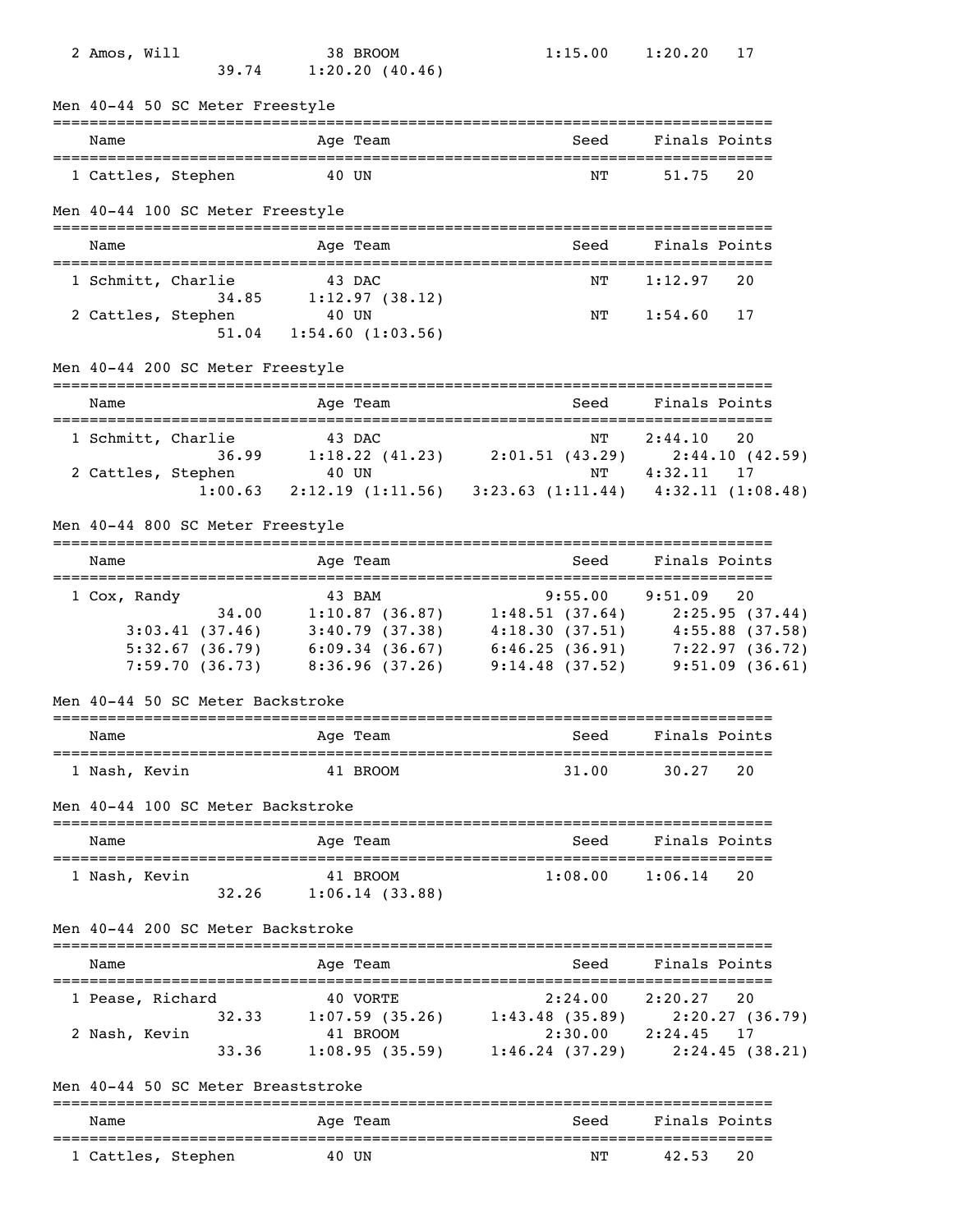| Men 40-44 100 SC Meter Breaststroke                                     |                                                                                                                      |                                                                                                                |                                                          |
|-------------------------------------------------------------------------|----------------------------------------------------------------------------------------------------------------------|----------------------------------------------------------------------------------------------------------------|----------------------------------------------------------|
| ==================================<br>Name                              | Age Team                                                                                                             |                                                                                                                | Seed Finals Points                                       |
| 1 Cox, Randy                                                            | 43 BAM<br>$35.71$ 1:15.97 (40.26)                                                                                    | $1:13.00$ $1:15.97$ 20                                                                                         |                                                          |
| Men 40-44 50 SC Meter Butterfly                                         |                                                                                                                      |                                                                                                                |                                                          |
| Name                                                                    | Age Team                                                                                                             | Seed                                                                                                           | Finals Points                                            |
| 1 Nash, Kevin                                                           | 41 BROOM                                                                                                             | 31.00                                                                                                          | 20<br>28.88                                              |
| Men 40-44 100 SC Meter IM                                               |                                                                                                                      |                                                                                                                |                                                          |
| Name                                                                    | Age Team                                                                                                             | Seed                                                                                                           | Finals Points                                            |
| 1 Cox, Randy                                                            | 43 BAM                                                                                                               |                                                                                                                | $1:04.00$ $1:07.06$<br>20                                |
| 2 Nash, Kevin<br>31.89                                                  | $32.33$ $1:07.06$ (34.73)<br>41 BROOM<br>1:10.60(38.71)                                                              |                                                                                                                | $1:08.00$ $1:10.60$ 17                                   |
| Men 40-44 200 SC Meter IM                                               |                                                                                                                      |                                                                                                                |                                                          |
| Name                                                                    | Age Team                                                                                                             | Seed                                                                                                           | Finals Points                                            |
| 1 Cox, Randy                                                            | 43 BAM<br>2:28.00 2:30.51 20<br>31.82 1:12.44 (40.62) 1:54.78 (42.34) 2:30.51 (35.73)                                |                                                                                                                |                                                          |
| Men 40-44 400 SC Meter IM                                               |                                                                                                                      |                                                                                                                |                                                          |
| Name                                                                    | Age Team                                                                                                             | Seed                                                                                                           | Finals Points                                            |
| 1 Cox, Randy                                                            | Randy<br>32.75 1:09.96 (37.21) 5:17.00 5:22.53 20<br>3:21.21 (44.93) 4:07.37 (46.16) 4:45.56 (38.19) 5:22.53 (36.97) |                                                                                                                |                                                          |
| Men 45-49 50 SC Meter Freestyle                                         |                                                                                                                      |                                                                                                                |                                                          |
| Name                                                                    | Age Team                                                                                                             | in the Seed Seed Seed Seed Seed Sections and Section Section Section Section Section Section Section Section S | Finals Points                                            |
| 1 Johnston, Mark<br>2 McHugh, Jerry<br>3 McLean, Scott<br>4 Murphy, Jim | 45 INVER<br>48 DAC<br>48 DAC<br>45 DAWGS                                                                             | 28.00<br>31.00<br>36.00<br>29.00                                                                               | 20<br>27.01<br>31.38<br>17<br>31.97<br>16<br>33.93<br>15 |
| Men 45-49 100 SC Meter Freestyle                                        |                                                                                                                      |                                                                                                                |                                                          |
| Name                                                                    | Age Team                                                                                                             | Seed                                                                                                           | Finals Points                                            |
| 1 Johnston, Mark                                                        | 45 INVER                                                                                                             | 1:01.50                                                                                                        | 1:00.84<br>20                                            |
| 2 Nolte, Christopher                                                    | $30.69$ $1:00.84$ (30.15)<br>48 INVER                                                                                | 1:02.50                                                                                                        | 1:02.32<br>17                                            |
| 29.55<br>3 McHugh, Jerry                                                | $1:02.32$ $(32.77)$<br>48 DAC                                                                                        | 1:12.00                                                                                                        | 1:12.21<br>16                                            |
| 4 McLean, Scott<br>35.96                                                | 34.93 1:12.21 (37.28)<br>48 DAC<br>1:13.30(37.34)                                                                    | NΤ                                                                                                             | 1:13.30<br>15                                            |
| Men 45-49 200 SC Meter Freestyle                                        |                                                                                                                      |                                                                                                                |                                                          |
| Name                                                                    | Age Team                                                                                                             | Seed                                                                                                           | Finals Points                                            |
| 1 Johnston, Mark<br>31.60                                               | 45 INVER<br>$1:07.59$ (35.99) $1:44.46$ (36.87) $2:17.86$ (33.40)                                                    | 2:20.00                                                                                                        | 2:17.86<br>20                                            |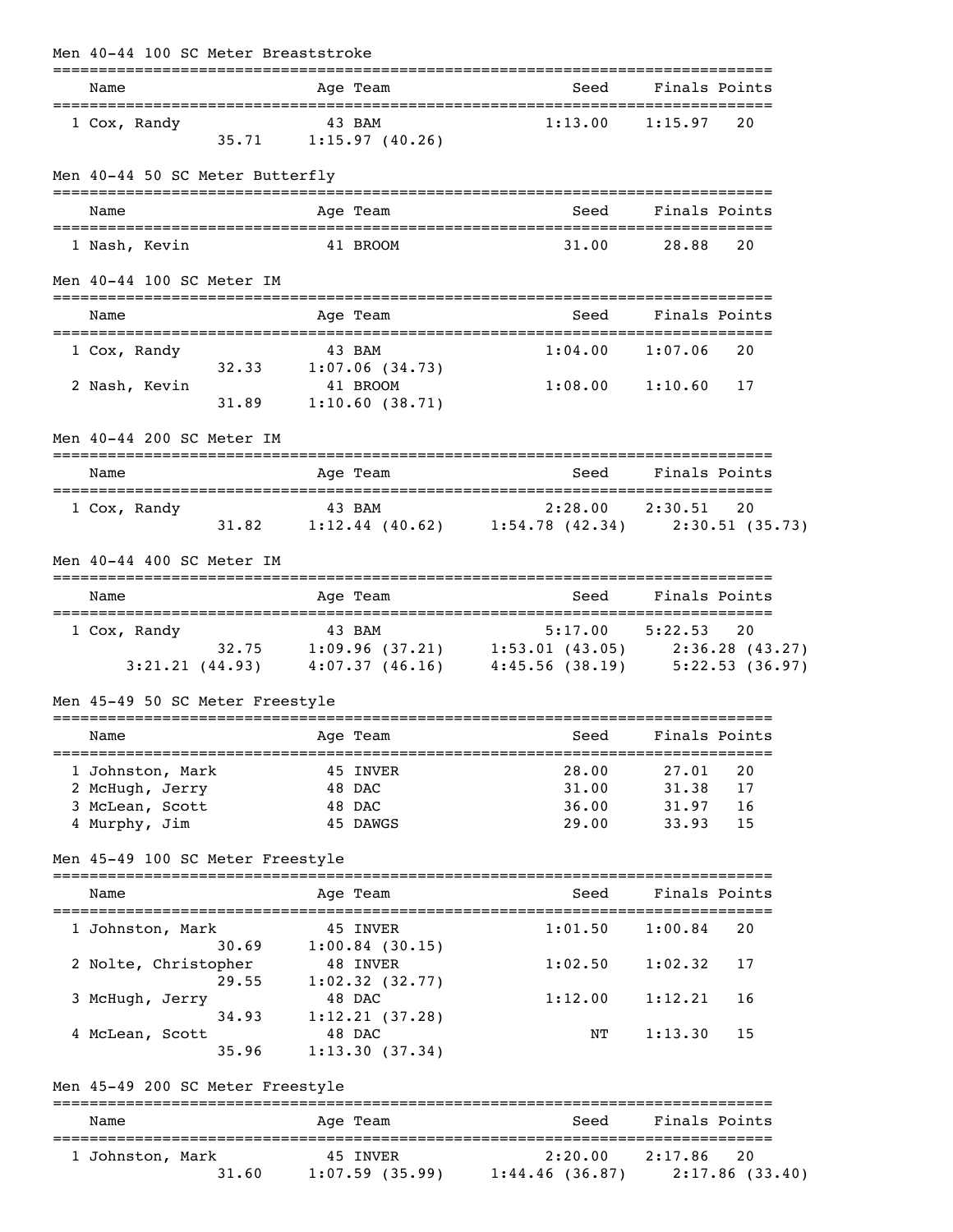| 2 Young, David       | 48 EVER           | 2:26.00        | $2:23.41$ 17    |
|----------------------|-------------------|----------------|-----------------|
| 32.81                | $1:08.56$ (35.75) | 1:45.80(37.24) | 2:23.41(37.61)  |
| 3 Nolte, Christopher | 48 INVER          | 2:20.00        | 2:25.72 16      |
| 32.77                | 1:09.56(36.79)    | 1:47.88(38.32) | 2:25.72 (37.84) |
| 4 Jenkins, Bill      | 45 DAC            | 2:32.00        | $2:37.28$ 15    |
| 33.98                | 1:12.38(38.40)    | 1:54.94(42.56) | 2:37.28 (42.34) |
| 5 McHugh, Jerry      | 48 DAC            | 2:44.00        | $2:42.60$ 14    |
| 37.64                | 1:18.74(41.10)    | 2:00.97(42.23) | 2:42.60(41.63)  |
| 6 Gimlin, Dennis R   | 49 PUEBL          | 3:02.63        | $3:01.13$ 13    |
| 41.18                | 1:28.45(47.27)    | 2:16.86(48.41) | 3:01.13(44.27)  |

Men 45-49 400 SC Meter Freestyle

=============================================================================== Name and Age Team and Seed Finals Points =============================================================================== 1 Jay, Howard 49 GLEN 5:00.00 4:45.94 20 32.68 1:07.96 (35.28) 1:43.87 (35.91) 2:19.98 (36.11) 2:56.29 (36.31) 3:33.38 (37.09) 4:10.05 (36.67) 4:45.94 (35.89) 2 Young, David 48 EVER 5:05.00 5:06.21 17 35.01 1:12.92 (37.91) 1:51.93 (39.01) 2:30.38 (38.45) 3:08.88 (38.50) 3:48.46 (39.58) 4:27.95 (39.49) 5:06.21 (38.26) 3 McHugh, Jerry 48 DAC 6:00.00 6:15.18 16 41.01 1:27.35 (46.34) 2:15.64 (48.29) 3:03.91 (48.27) 3:52.29 (48.38) 4:40.65 (48.36) 5:28.81 (48.16) 6:15.18 (46.37)

Men 45-49 800 SC Meter Freestyle

| Name               |                | Age Team Seed                                         |                 | Finals Points                         |
|--------------------|----------------|-------------------------------------------------------|-----------------|---------------------------------------|
| 1 Jay, Howard      |                | 49 GLEN 11:00.00 9:42.85 20                           |                 |                                       |
|                    | 32.69          | $1:07.56$ (34.87)                                     |                 | $1:43.04$ (35.48) $2:18.87$ (35.83)   |
| 2:54.92(36.05)     |                | 3:31.33(36.41)                                        |                 | $4:07.66$ (36.33) $4:44.89$ (37.23)   |
|                    | 5:21.60(36.71) | 5:58.77 (37.17)                                       |                 | $6:35.75(36.98)$ 7:13.33 (37.58)      |
|                    | 7:50.98(37.65) | 8:28.85 (37.87)                                       |                 | $9:06.25(37.40)$ $9:42.85(36.60)$     |
| 2 McHugh, Jerry    |                | 48 DAC                                                |                 | $13:20.00$ $12:43.86$ 17              |
|                    | 39.90          | 1:25.10(45.20)                                        |                 | $2:13.08$ (47.98) $3:01.21$ (48.13)   |
| 3:50.35(49.14)     |                | 4:38.81(48.46)                                        |                 | $5:27.45$ (48.64) 6:16.39 (48.94)     |
| 7:05.48(49.09)     |                | 7:55.28 (49.80)                                       |                 | $8:43.07$ (47.79) 9:31.94 (48.87)     |
| 10:20.79(48.85)    |                | 11:10.04(49.25)                                       |                 | $11:58.60$ (48.56) $12:43.86$ (45.26) |
| 3 Sheridan, John   |                | 48 DAC                                                |                 | $12:52.00$ $12:54.87$ 16              |
|                    | 39.00          | 1:21.95(42.95)                                        |                 | $2:07.42$ (45.47) $2:54.49$ (47.07)   |
| 3:42.90(48.41)     |                | 5:21.95(1:39.05)                                      |                 | $6:12.65$ (50.70) 7:03.81 (51.16)     |
| 7:55.00(51.19)     |                | 9:35.28(1:40.28)                                      |                 | 10:26.53(51.25)11:18.49(51.96)        |
| 12:55.07(1:36.58)  |                | 12:54.87(                                             |                 |                                       |
| 4 Gimlin, Dennis R |                | 49 PUEBL                                              |                 | $14:15.58$ $13:44.32$ 15              |
|                    |                | 46.70 1:37.85 (51.15) 2:29.32 (51.47) 3:21.48 (52.16) |                 |                                       |
| 4:14.87(53.39)     |                | 5:06.58(51.71)                                        |                 | $5:58.12$ (51.54) 6:51.07 (52.95)     |
|                    |                | $7:42.99(51.92)$ $8:35.63(52.64)$                     | 9:28.38(52.75)  | 10:20.92(52.54)                       |
| 11:13.52(52.60)    |                | 12:05.67(52.15)                                       | 12:57.45(51.78) | $13:44.32$ $(46.87)$                  |

Men 45-49 1500 SC Meter Freestyle

| Name                 |       | Age Team           | Seed            | Finals Points         |
|----------------------|-------|--------------------|-----------------|-----------------------|
| 1 Jay, Howard        |       | 49 GLEN            | 20:00.00        | 18:39.65<br>2.0       |
|                      | 39.83 | 1:22.67(42.84)     | 2:07.33(44.66)  | $5:57.79$ $(3:50.46)$ |
| $6:43.88$ $(46.09)$  |       | $7:24.38$ (40.50)  | 8:01.74(37.36)  |                       |
|                      |       | 8:39.29()          | 9:16.85(37.56)  | 9:54.52(37.67)        |
| 10:32.53(38.01)      |       | 11:09.86(37.33)    | 11:47.46(37.60) | 12:25.41(37.95)       |
| 13:03.00(37.59)      |       | $13:41.32$ (38.32) | 14:18.61(37.29) | 14:55.91(37.30)       |
| 15:33.47(37.56)      |       | 16:11.01(37.54)    | 16:48.49(37.48) | 17:26.16(37.67)       |
| $18:03.32$ $(37.16)$ |       | 18:39.65(36.33)    |                 |                       |

Men 45-49 50 SC Meter Backstroke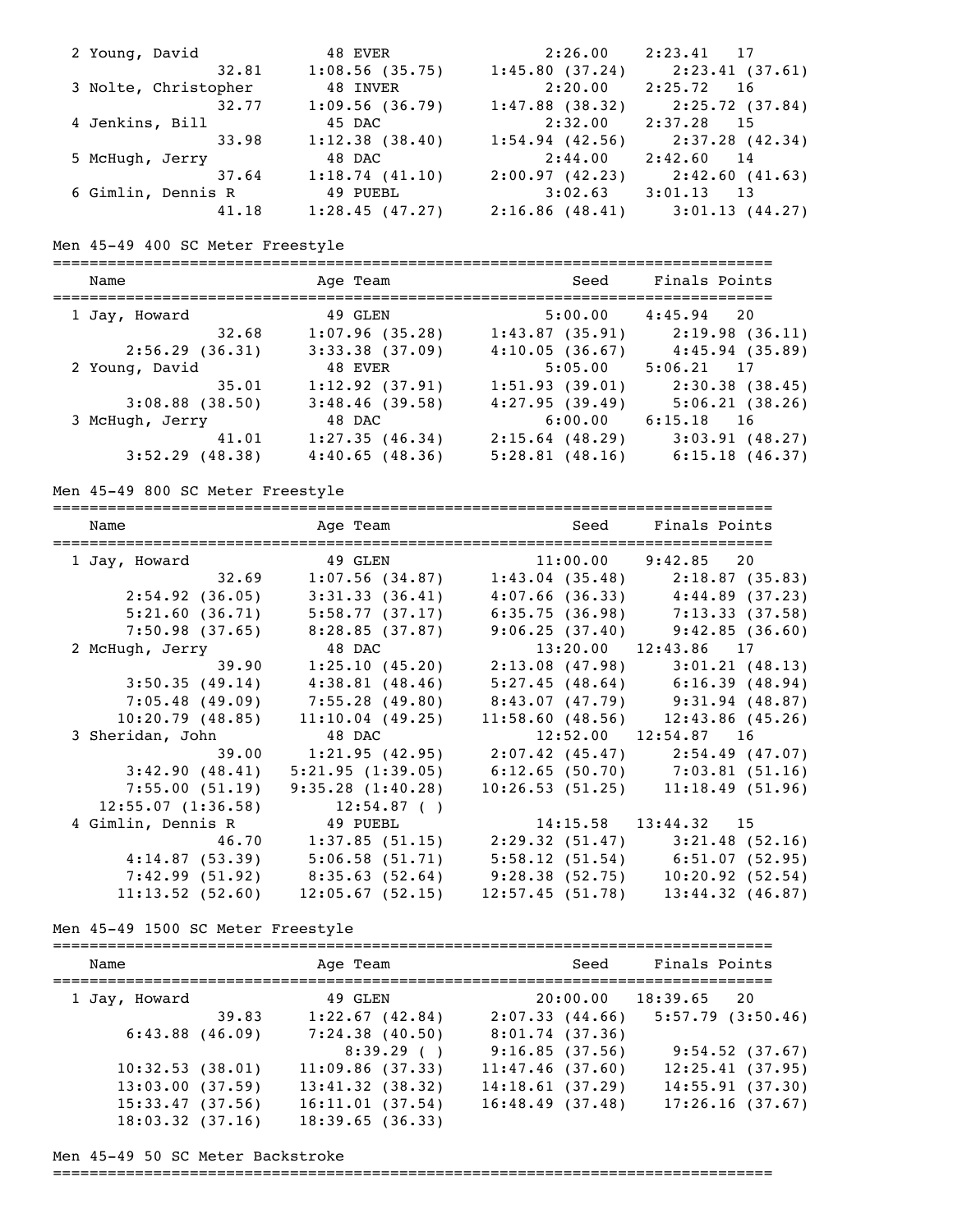| Name                                                     | Age Team                                                                       | Seed                                                                                            | Finals Points                                                       |
|----------------------------------------------------------|--------------------------------------------------------------------------------|-------------------------------------------------------------------------------------------------|---------------------------------------------------------------------|
| 1 Murphy, Jim                                            | 45 DAWGS                                                                       | 35.00                                                                                           | 38.33<br>20                                                         |
| Men 45-49 100 SC Meter Backstroke                        |                                                                                |                                                                                                 |                                                                     |
| Name                                                     | Age Team                                                                       | Seed                                                                                            | Finals Points                                                       |
| 1 Murphy, Jim<br>39.31                                   | 45 DAWGS<br>1:19.47(40.16)                                                     | 1:15.00                                                                                         | 1:19.47<br>20                                                       |
| Men 45-49 50 SC Meter Breaststroke                       |                                                                                |                                                                                                 |                                                                     |
| Name                                                     | Age Team                                                                       | Seed                                                                                            | Finals Points                                                       |
| 1 Gimlin, Dennis R<br>2 McLean, Scott                    | 49 PUEBL<br>48 DAC                                                             | 41.00<br>46.00                                                                                  | 20<br>40.52<br>44.61<br>17                                          |
| Men 45-49 100 SC Meter Breaststroke                      |                                                                                |                                                                                                 |                                                                     |
| Name                                                     | Age Team                                                                       | Seed                                                                                            | Finals Points                                                       |
| 1 Young, David<br>36.25                                  | 48 EVER<br>$1:18.52$ (42.27)                                                   | 1:18.00                                                                                         | 1:18.52<br>20                                                       |
| Men 45-49 200 SC Meter Breaststroke                      |                                                                                |                                                                                                 |                                                                     |
| Name                                                     | Age Team                                                                       | Seed                                                                                            | Finals Points                                                       |
| 1 Young, David<br>38.13                                  | 48 EVER<br>1:20.86 (42.73) 2:05.53 (44.67) 2:51.05 (45.52)                     | 2:50.00                                                                                         | 2:51.05<br>20                                                       |
| 2 Gimlin, Dennis R<br>48.11                              | 49 PUEBL 3:39.01 3:31.36 17<br>1:42.10 (53.99) 2:37.85 (55.75) 3:31.36 (53.51) |                                                                                                 |                                                                     |
| Men 45-49 50 SC Meter Butterfly                          | ============================                                                   |                                                                                                 |                                                                     |
| Name                                                     | Age Team                                                                       | Seed<br>===========                                                                             | Finals Points                                                       |
| 1 Murphy, Jim                                            | 45 DAWGS                                                                       | 33.00                                                                                           | 38.03<br>20                                                         |
| Men 45-49 100 SC Meter Butterfly                         |                                                                                |                                                                                                 |                                                                     |
| Name                                                     | Age Team                                                                       | Seed                                                                                            | Finals Points                                                       |
| 1 Nolte, Christopher<br>33.42                            | 48 INVER<br>1:12.86(39.44)                                                     | 1:13.00                                                                                         | 20<br>1:12.86                                                       |
| Men 45-49 200 SC Meter Butterfly                         |                                                                                |                                                                                                 |                                                                     |
| Name                                                     | Age Team                                                                       | Seed                                                                                            | Finals Points                                                       |
| 1 Gimlin, Dennis R                                       | 49 PUEBL<br>53.76 1:58.65 (1:04.89) 3:07.19 (1:08.54) 4:09.54 (1:02.35)        |                                                                                                 | $4:02.77$ $4:09.54$<br>20                                           |
| Men 45-49 200 SC Meter IM                                |                                                                                |                                                                                                 |                                                                     |
| Name                                                     | Age Team                                                                       |                                                                                                 | Seed Finals Points                                                  |
| 1 Young, David<br>34.08<br>2 Nolte, Christopher<br>33.57 | 48 EVER<br>48 INVER                                                            | $2:45.00$ $2:40.13$<br>$1:17.01$ (42.93) $2:01.03$ (44.02)<br>$1:16.71(43.14)$ $2:04.84(48.13)$ | 20<br>2:40.13(39.10)<br>$2:45.00$ $2:42.13$<br>17<br>2:42.13(37.29) |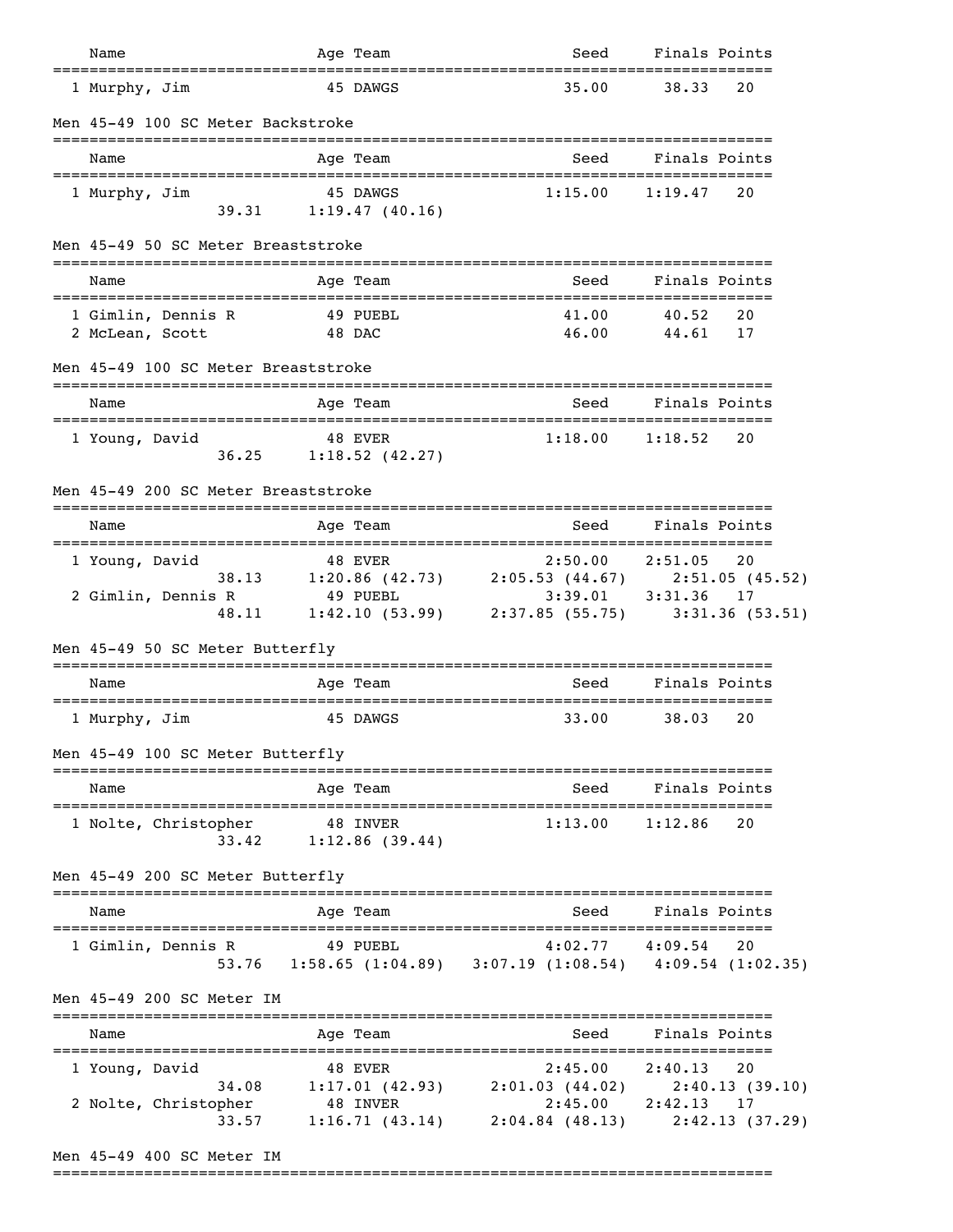| Name                                                                                                                                                          | Age Team                                                                                                                                                       | Seed                                                                                                                                 | Finals Points                                                                                                                                                                             |
|---------------------------------------------------------------------------------------------------------------------------------------------------------------|----------------------------------------------------------------------------------------------------------------------------------------------------------------|--------------------------------------------------------------------------------------------------------------------------------------|-------------------------------------------------------------------------------------------------------------------------------------------------------------------------------------------|
| 1 Jay, Howard<br>33.72<br>$3:25.89$ (46.13)<br>2 Johnston, Mark<br>33.20<br>3:40.57(51.32)                                                                    | 49 GLEN<br>1:11.07(37.35)<br>$4:13.44$ (47.55)<br>45 INVER<br>$1:13.64$ (40.44)<br>4:37.68(57.11)                                                              | 7:00.00                                                                                                                              | 5:25.43<br>20<br>$1:55.59$ (44.52) 2:39.76 (44.17)<br>$4:49.48$ (36.04) $5:25.43$ (35.95)<br>$6:00.00$ $6:09.58$ 17<br>2:00.35 (46.71) 2:49.25 (48.90)<br>5:23.34 (45.66) 6:09.58 (46.24) |
| Men 50-54 50 SC Meter Freestyle<br>===============================                                                                                            | -----------------------                                                                                                                                        |                                                                                                                                      |                                                                                                                                                                                           |
| Name<br>------------------------                                                                                                                              | Age Team<br>===================                                                                                                                                | Seed                                                                                                                                 | =============================<br>Finals Points<br>===============================                                                                                                         |
| 1 Hess, Richard<br>2 Ellefsen, Karl                                                                                                                           | 51 GREEL<br>50 DAWGS                                                                                                                                           | 26.00<br>35.00                                                                                                                       | 26.11<br>20<br>38.25<br>17                                                                                                                                                                |
| Men 50-54 100 SC Meter Freestyle                                                                                                                              |                                                                                                                                                                |                                                                                                                                      |                                                                                                                                                                                           |
| Name                                                                                                                                                          | Age Team                                                                                                                                                       | Seed                                                                                                                                 | Finals Points                                                                                                                                                                             |
| 1 Hess, Richard<br>28.92<br>2 McElhinney, Tom                                                                                                                 | 51 GREEL<br>59.89 (30.97)<br>52 GREEL                                                                                                                          | 1:00.00<br>1:05.00                                                                                                                   | 59.89<br>20<br>1:13.59<br>17                                                                                                                                                              |
| 34.56<br>3 Ellefsen, Karl<br>40.21                                                                                                                            | 1:13.59(39.03)<br>50 DAWGS<br>$1:27.98$ (47.77)                                                                                                                | 1:30.00                                                                                                                              | 1:27.98<br>16                                                                                                                                                                             |
| Men 50-54 400 SC Meter Freestyle                                                                                                                              |                                                                                                                                                                |                                                                                                                                      |                                                                                                                                                                                           |
| Name                                                                                                                                                          | Age Team                                                                                                                                                       | Seed                                                                                                                                 | Finals Points                                                                                                                                                                             |
| 1 Holum, Charles<br>3:19.07(39.88)                                                                                                                            | 53 DAC<br>35.65 1:15.64 (39.99) 1:57.27 (41.63) 2:39.19 (41.92)<br>$3:59.23(40.16)$ $4:39.11(39.88)$ $5:16.75(37.64)$                                          | NΤ                                                                                                                                   | 5:16.75<br>20                                                                                                                                                                             |
| 2 Heins, Don                                                                                                                                                  | 51 BROOM<br>51.59   1:53.26   (1:01.67)   2:56.58   (1:03.32)   4:00.59   (1:04.01)<br>5:05.02 (1:04.43) 6:10.50 (1:05.48) 7:16.11 (1:05.61) 8:16.63 (1:00.52) |                                                                                                                                      | 8:20.00 8:16.63 17                                                                                                                                                                        |
| Men 50-54 800 SC Meter Freestyle                                                                                                                              |                                                                                                                                                                |                                                                                                                                      |                                                                                                                                                                                           |
| Name                                                                                                                                                          | Age Team                                                                                                                                                       | Seed                                                                                                                                 | Finals Points                                                                                                                                                                             |
| 1 Holum, Charles<br>36.70<br>$3:24.52$ (43.05)<br>6:18.11(43.18)<br>9:11.03(42.82)                                                                            | 53 DAC<br>1:17.02(40.32)<br>4:07.98(43.46)<br>7:01.28(43.17)<br>9:53.90(42.87)                                                                                 | NΤ<br>1:59.21(42.19)<br>4:51.51(43.53)<br>7:44.50 (43.22)<br>10:36.66(42.76)                                                         | ============<br>20<br>11:15.57<br>2:41.47(42.26)<br>5:34.93(43.42)<br>8:28.21 (43.71)<br>11:15.57(38.91)                                                                                  |
| Men 50-54 1500 SC Meter Freestyle                                                                                                                             |                                                                                                                                                                |                                                                                                                                      |                                                                                                                                                                                           |
| --------------------<br>Name                                                                                                                                  | Age Team                                                                                                                                                       | Seed                                                                                                                                 | Finals Points                                                                                                                                                                             |
| 1 McDonough, Jim<br>40.19<br>4:00.96(52.83)<br>7:36.39(54.52)<br>11:11.53(53.14)<br>14:47.76 (53.58)<br>18:22.13(53.58)<br>21:52.95(52.71)<br>25:22.69(51.84) | 50 UN<br>1:26.29(46.10)<br>4:54.39(53.43)<br>8:30.58(54.19)<br>12:05.73(54.20)<br>15:42.00(54.24)<br>$19:14.69$ (52.56)<br>22:46.06(53.11)<br>26:10.80(48.11)  | NT<br>2:16.40(50.11)<br>5:47.99(53.60)<br>9:23.85(53.27)<br>13:01.05(55.32)<br>16:35.23(53.23)<br>20:07.76(53.07)<br>23:38.35(52.29) | =========<br>26:10.80<br>20<br>3:08.13(51.73)<br>6:41.87(53.88)<br>10:18.39(54.54)<br>13:54.18(53.13)<br>17:28.55(53.32)<br>21:00.24(52.48)<br>24:30.85(52.50)                            |

# Men 50-54 50 SC Meter Breaststroke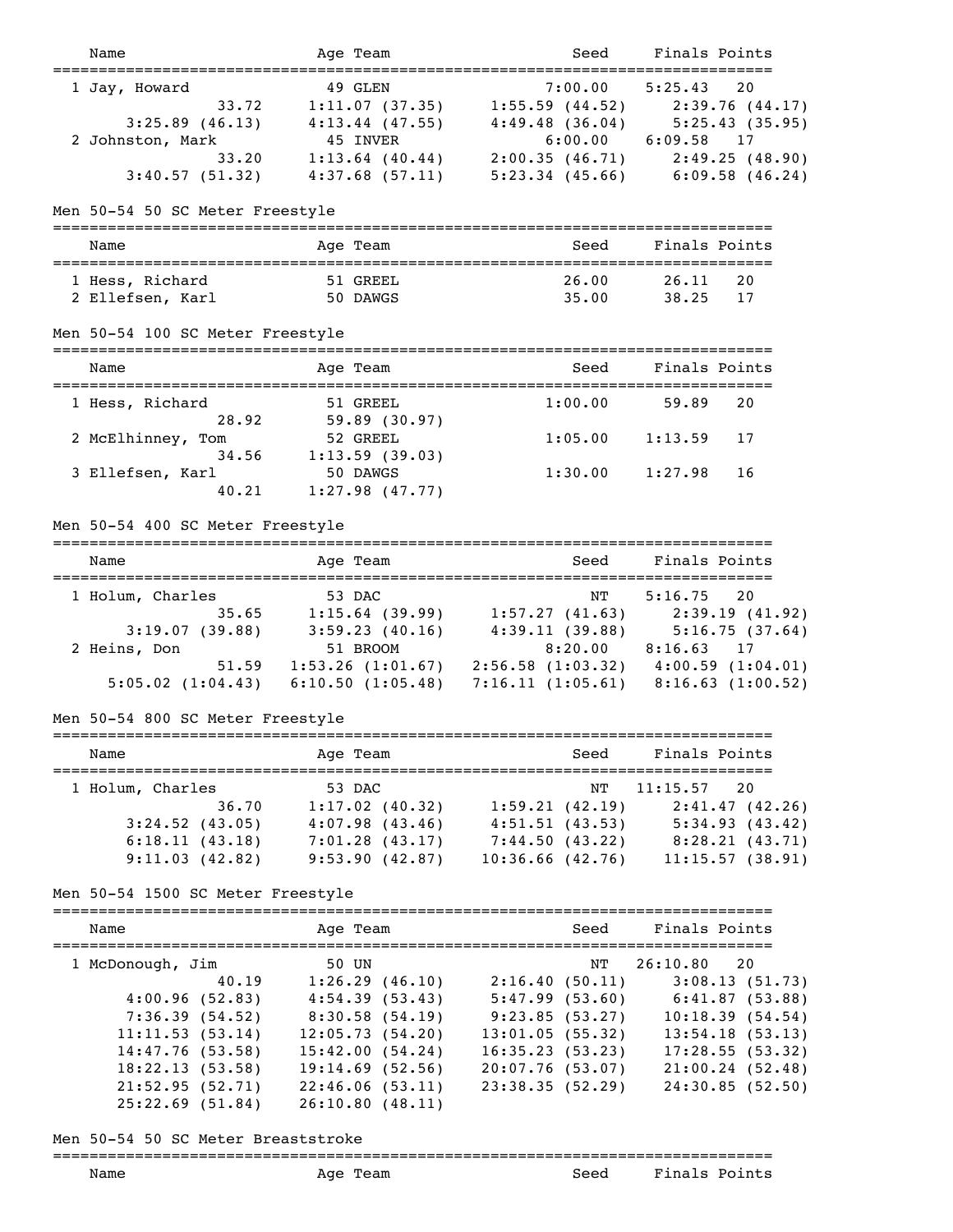| _____________________________                |       | ------------                                    |                                                      | ------------------------         |               |
|----------------------------------------------|-------|-------------------------------------------------|------------------------------------------------------|----------------------------------|---------------|
| 1 Ellefsen, Karl                             |       | 50 DAWGS                                        |                                                      | 42.00<br>46.40                   | 20            |
| Men 50-54 100 SC Meter Breaststroke          |       |                                                 |                                                      |                                  |               |
| Name                                         |       | Age Team                                        |                                                      | Seed                             | Finals Points |
| 1 McElhinney, Tom<br>43.95                   |       | 52 GREEL                                        | 1:30.00                                              | 1:34.88                          | 20            |
| 2 Ellefsen, Karl<br>48.09                    |       | $1:34.88$ (50.93)<br>50 DAWGS<br>1:41.53(53.44) | 1:40.00                                              | 1:41.53                          | 17            |
| Men 50-54 50 SC Meter Butterfly              |       |                                                 |                                                      |                                  |               |
| Name                                         |       | Age Team                                        |                                                      | Seed                             | Finals Points |
| 1 Heins, Don                                 |       | 51 BROOM                                        |                                                      | 45.00<br>41.69                   | 20            |
| Men 50-54 100 SC Meter Butterfly             |       |                                                 |                                                      |                                  |               |
| Name<br>------------------------------------ |       | Age Team                                        |                                                      | Seed                             | Finals Points |
| 1 Hess, Richard<br>30.90                     |       | 51 GREEL<br>1:06.11(35.21)                      | 1:06.00                                              | 1:06.11                          | 20            |
| 2 Heins, Don<br>45.78                        |       | 51 BROOM<br>1:40.17(54.39)                      | 1:50.00                                              | 1:40.17                          | 17            |
| Men 50-54 200 SC Meter Butterfly             |       |                                                 |                                                      |                                  |               |
| Name                                         |       | Age Team                                        |                                                      | Seed                             | Finals Points |
| -- Heins, Don                                |       | 51 BROOM                                        | 4:00.00<br>50.01 1:52.07 (1:02.06) 2:54.55 (1:02.48) | DO                               | DQ (57.49)    |
| Men 50-54 100 SC Meter IM                    |       |                                                 |                                                      |                                  |               |
| Name                                         |       | Age Team                                        |                                                      | Seed                             | Finals Points |
| 1 McElhinney, Tom<br>42.32                   |       | 52 GREEL<br>1:29.76(47.44)                      | 1:20.00                                              | 1:29.76                          | 20            |
| 2 Ellefsen, Karl<br>47.36                    |       | 50 DAWGS<br>1:36.46(49.10)                      | 1:35.00                                              | 1:36.46                          | 17            |
| 3 Heins, Don<br>49.30                        |       | 51 BROOM<br>1:40.49(51.19)                      | 1:50.00                                              | 1:40.49                          | 16            |
| Men 55-59 50 SC Meter Freestyle              |       |                                                 |                                                      |                                  |               |
| Name                                         |       | Age Team                                        |                                                      | Seed                             | Finals Points |
| 1 Townsend, Cecil<br>2 Slentz, Robert        | 57 UN | 58 PUEBL                                        |                                                      | 33.37<br>32.24<br>34.00<br>40.19 | 20<br>17      |
| Men 55-59 100 SC Meter Freestyle             |       |                                                 |                                                      |                                  |               |
| Name                                         |       | Age Team                                        |                                                      | Seed                             | Finals Points |
| 1 Townsend, Cecil<br>34.09                   |       | 58 PUEBL<br>1:11.22(37.13)                      | 1:10.31                                              | 1:11.22                          | 20            |
| 2 Slentz, Robert                             | 57 UN |                                                 | 1:40.00                                              | 1:35.68                          | 17            |
| 45.63                                        |       | 1:35.68(50.05)                                  |                                                      |                                  |               |
| Men 55-59 200 SC Meter Freestyle             |       |                                                 |                                                      |                                  |               |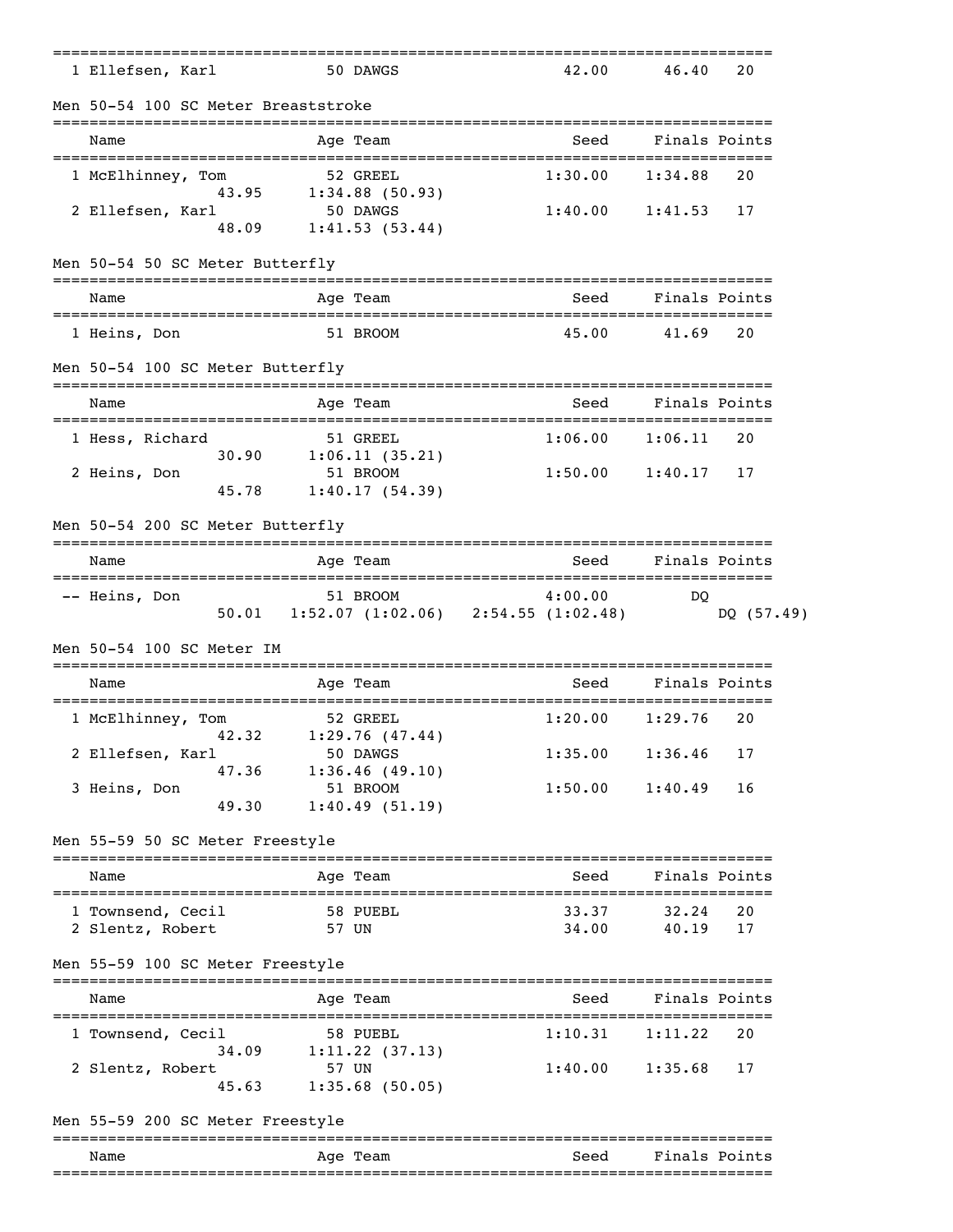| 1 Townsend, Cecil |                                                                       |          |                                         | 1 58 PUEBL 2:38.48 2:40.76 20<br>37.66 1:19.02 (41.36) 2:00.51 (41.49) 2:40.76 (40.25) |                                    |
|-------------------|-----------------------------------------------------------------------|----------|-----------------------------------------|----------------------------------------------------------------------------------------|------------------------------------|
|                   | Men 55-59 100 SC Meter Breaststroke                                   |          |                                         |                                                                                        |                                    |
| Name              |                                                                       |          | Age Team                                | Seed                                                                                   | Finals Points                      |
| 1 Townsend, Cecil |                                                                       | 58 PUEBL | 44.65 1:34.34 (49.69)                   | 1:33.52                                                                                | 1:34.34<br>20                      |
|                   | Men 55-59 100 SC Meter IM                                             |          |                                         |                                                                                        |                                    |
| Name              |                                                                       |          | Age Team                                | Seed                                                                                   | Finals Points                      |
| 1 Townsend, Cecil |                                                                       | 58 PUEBL | 41.18 1:26.02 (44.84)                   | 1:23.90                                                                                | 1:26.02<br>20                      |
|                   | Men 60-64 50 SC Meter Freestyle                                       |          |                                         |                                                                                        |                                    |
| Name              | ==================================                                    |          | Age Team                                | Seed                                                                                   | Finals Points                      |
| 1 Lieb, Bob       |                                                                       |          | 64 DURAN                                | 30.00                                                                                  | 30.76<br>20                        |
|                   | Men 60-64 100 SC Meter Freestyle                                      |          |                                         |                                                                                        |                                    |
| Name              |                                                                       |          | Age Team                                | Seed                                                                                   | Finals Points                      |
| 1 Lieb, Bob       |                                                                       |          | 64 DURAN<br>$32.99$ $1:09.13$ $(36.14)$ |                                                                                        | $1:05.00$ $1:09.13$<br>20          |
| 2 Chessone, Mike  | 43.07                                                                 | 64 DU    | 1:25.90(42.83)                          | $1:26.00$ $1:25.90$                                                                    | 17                                 |
|                   | Men 60-64 400 SC Meter Freestyle                                      |          |                                         |                                                                                        |                                    |
| Name              |                                                                       |          | Age Team                                | Seed                                                                                   | Finals Points                      |
| 1 Burson, Bill    |                                                                       | 60 SOUTH |                                         | $5:20.00$ $5:44.93$<br>36.97 1:17.92 (40.95) 2:01.31 (43.39) 2:45.73 (44.42)           | 20                                 |
|                   |                                                                       |          |                                         | 3:30.76 (45.03) 4:15.93 (45.17) 5:01.51 (45.58) 5:44.93 (43.42)                        |                                    |
|                   | Men 60-64 1500 SC Meter Freestyle<br>================================ |          | ==========                              |                                                                                        |                                    |
| Name              |                                                                       |          | Age Team                                | Seed                                                                                   | Finals Points                      |
| 1 Chessone, Mike  | 7:50.62                                                               | 64 DU    | 8:43.06(52.44)                          | 25:50.00<br>9:35.19(52.13)<br>10:27.97()                                               | 25:45.88<br>20                     |
|                   | $11:20.04$ ()<br>14:47.42(51.64)                                      |          | 12:12.16(52.12)<br>15:38.31(50.89)      | 13:04.35(52.19)<br>16:29.12(50.81)                                                     | 13:55.78(51.43)<br>17:20.53(51.41) |
|                   | 18:11.03(50.50)                                                       |          | 19:02.26(51.23)                         | 19:53.93(51.67)                                                                        | 20:44.85(50.92)                    |
|                   | 21:35.68(50.83)<br>24:57.25(50.33)                                    |          | 22:25.76(50.08)<br>$25:45.88$ (48.63)   | 23:16.36(50.60)                                                                        | 24:06.92(50.56)                    |
|                   | Men 60-64 50 SC Meter Backstroke                                      |          |                                         |                                                                                        |                                    |
| Name              |                                                                       |          | Age Team                                | Seed                                                                                   | Finals Points                      |
| 1 Chessone, Mike  |                                                                       | 64 DU    |                                         | 49.00                                                                                  | 55.35<br>20                        |
|                   | Men 60-64 100 SC Meter Backstroke                                     |          |                                         |                                                                                        |                                    |
| Name              |                                                                       |          | Age Team                                | Seed                                                                                   | Finals Points                      |
| 1 Tobin, John     | 48.20                                                                 |          | 62 EVER<br>1:40.87(52.67)               | 1:43.00                                                                                | 1:40.87<br>20                      |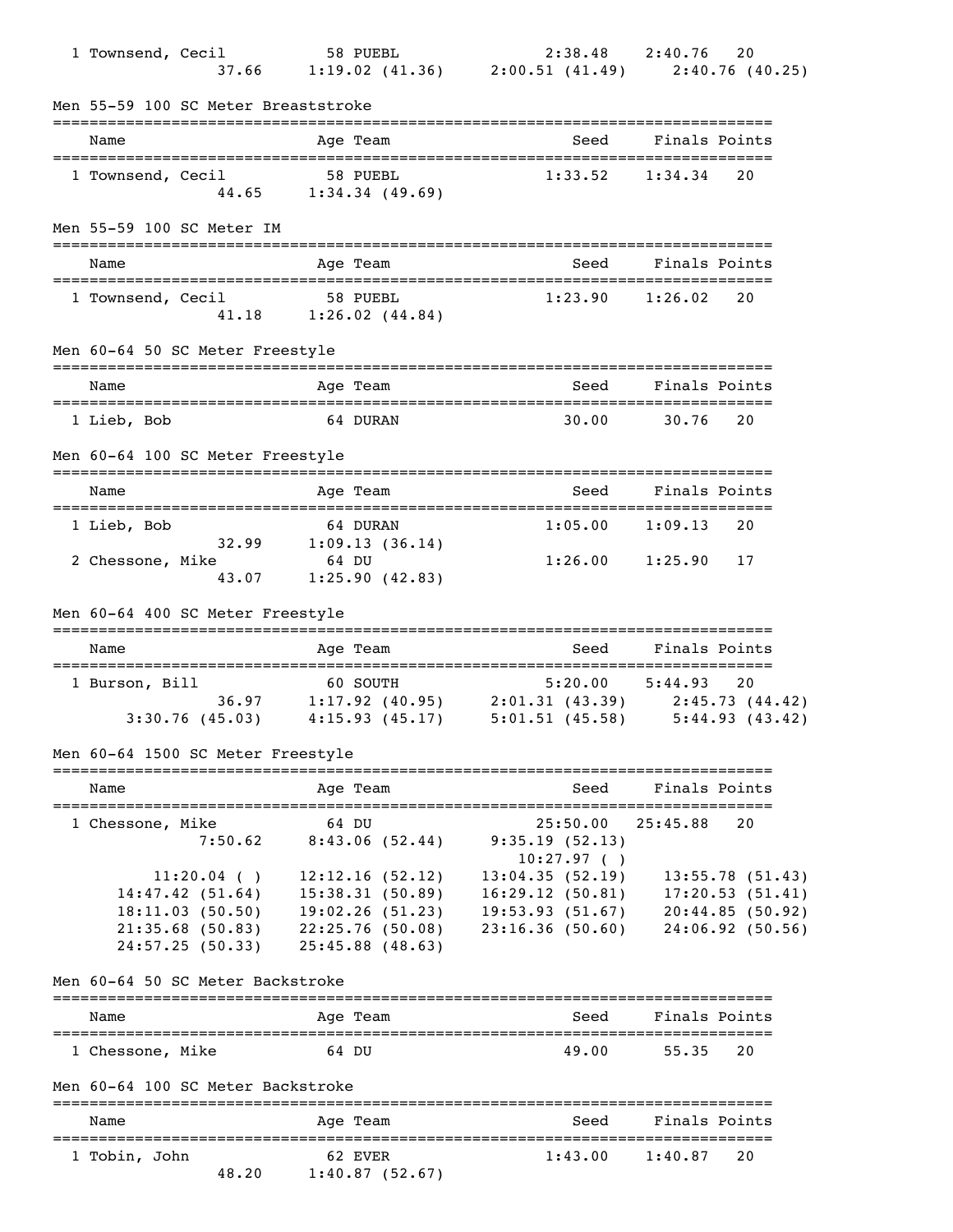| Men 60-64 100 SC Meter Breaststroke            |                                    |                                                                                                                                         |         |                        |                    |          |  |
|------------------------------------------------|------------------------------------|-----------------------------------------------------------------------------------------------------------------------------------------|---------|------------------------|--------------------|----------|--|
| Name                                           |                                    | Age Team                                                                                                                                |         | Seed                   | Finals Points      |          |  |
| 1 Dyck, Mel                                    | 64 SNOW<br>$45.18$ 1:33.65 (48.47) |                                                                                                                                         |         | 1:35.00                | 1:33.65            | 20       |  |
| Men 60-64 200 SC Meter Breaststroke            |                                    |                                                                                                                                         |         |                        |                    |          |  |
| Name                                           |                                    | Age Team                                                                                                                                |         | Seed                   | Finals Points      |          |  |
| 1 Dyck, Mel                                    |                                    | 64 SNOW<br>$64$ SNOW $3:20.00$ $3:15.84$ 20<br>45.58 1:34.70 (49.12) 2:26.74 (52.04) 3:15.84 (49.10)                                    |         | $3:20.00$ $3:15.84$ 20 |                    |          |  |
| Men 60-64 50 SC Meter Butterfly                |                                    |                                                                                                                                         |         |                        |                    |          |  |
| Name                                           |                                    | Age Team                                                                                                                                |         | Seed                   | Finals Points      |          |  |
| 1 Tobin, John                                  |                                    | 62 EVER                                                                                                                                 |         | 40.00                  | 40.59              | 20       |  |
| Men 60-64 100 SC Meter Butterfly               |                                    |                                                                                                                                         |         |                        |                    |          |  |
| Name                                           |                                    | Age Team                                                                                                                                |         | Seed                   | Finals Points      |          |  |
| 1 Dyck, Mel                                    | 44.84 1:40.43 (55.59)              | 64 SNOW                                                                                                                                 |         | 2:00.00                | 1:40.43            | 20       |  |
| Men 60-64 200 SC Meter Butterfly               |                                    |                                                                                                                                         |         |                        |                    |          |  |
| Name                                           |                                    | Age Team                                                                                                                                |         | Seed                   | Finals Points      |          |  |
| 1 Dyck, Mel                                    |                                    | $64$ SNOW $4:10.00$ $3:49.00$ 20<br>50.50 1:51.55 (1:01.05) 2:53.01 (1:01.46) 3:49.00 (55.99)                                           |         |                        |                    |          |  |
| Men 60-64 200 SC Meter TM                      |                                    |                                                                                                                                         |         |                        |                    |          |  |
| Name                                           |                                    | Age Team                                                                                                                                |         |                        | Seed Finals Points |          |  |
| 1 Burson, Bill                                 | 60 SOUTH                           | 42.05 1:35.17 (53.12) 2:35.53 (1:00.36) 3:17.34 (41.81)                                                                                 | 2:59.00 |                        | 3:17.34            | 20       |  |
| Men 60-64 400 SC Meter IM                      |                                    |                                                                                                                                         |         |                        |                    |          |  |
| Name                                           |                                    | Age Team                                                                                                                                |         |                        | Seed Finals Points |          |  |
| 1 Dyck, Mel                                    |                                    | 64 SNOW<br>49.98 1:52.61 (1:02.63) 2:53.82 (1:01.21) 3:53.67 (59.85)<br>4:51.61 (57.94) 5:45.90 (54.29) 6:34.50 (48.60) 7:19.72 (45.22) |         | $8:00.00$ 7:19.72      |                    | 20       |  |
| Men 65-69 50 SC Meter Freestyle                |                                    |                                                                                                                                         |         |                        |                    |          |  |
| Name                                           |                                    | Age Team                                                                                                                                |         | Seed                   | Finals Points      |          |  |
| 1 Plummer, Mark<br>2 Eberhard, Edward 66 GREEL |                                    | 69 INVER                                                                                                                                |         | 38.55<br>45.00         | 41.32<br>48.22     | 20<br>17 |  |
| Men 65-69 100 SC Meter Freestyle               |                                    |                                                                                                                                         |         |                        |                    |          |  |
| Name                                           |                                    | Age Team                                                                                                                                |         | Seed                   | Finals Points      |          |  |
| 1 Plummer, Mark                                | 43.48                              | 69 INVER<br>1:33.18(49.70)                                                                                                              |         | $1:28.16$ $1:33.18$    |                    | 20       |  |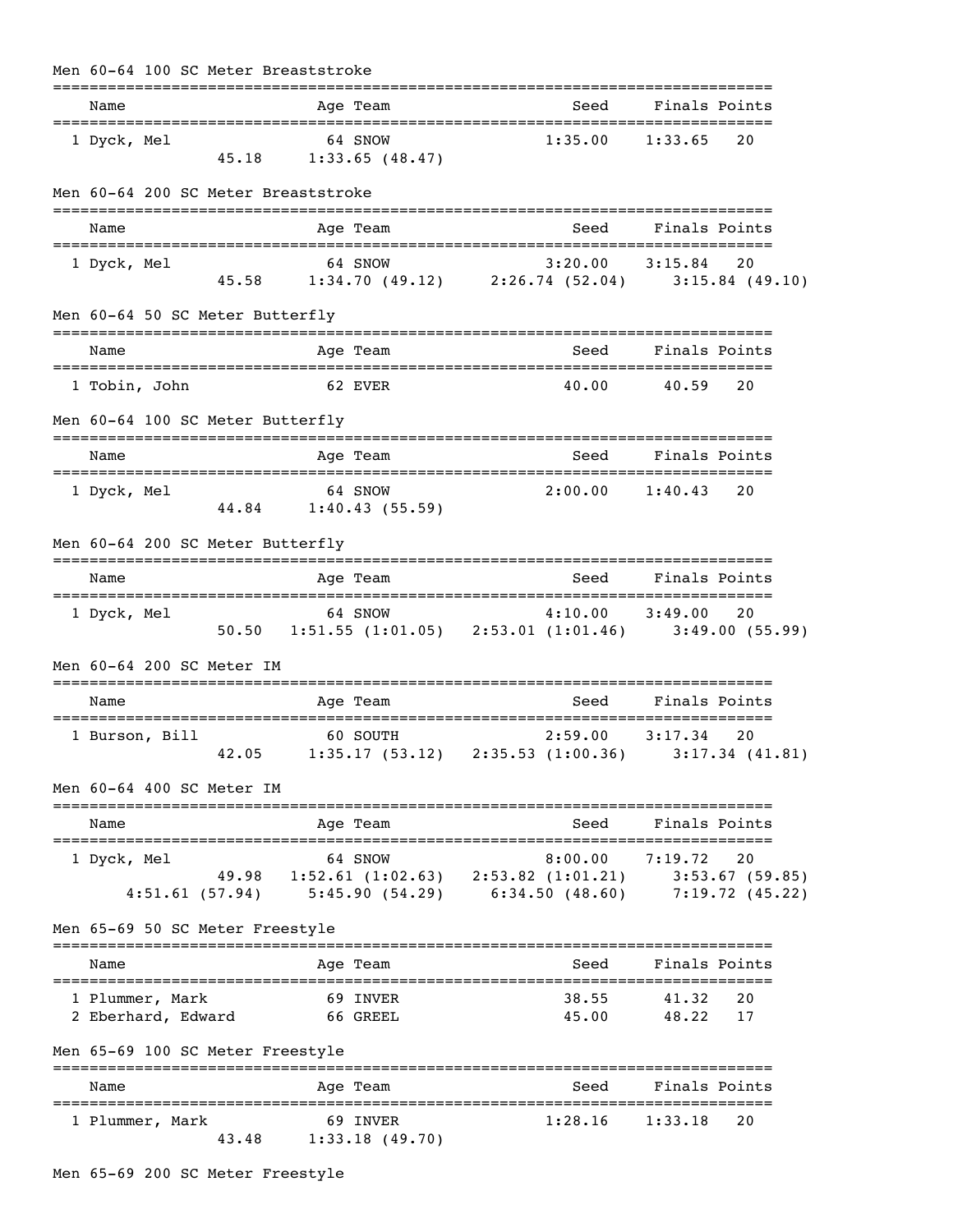|                                                             |                 | -------                                       |                                                            |                       |               |
|-------------------------------------------------------------|-----------------|-----------------------------------------------|------------------------------------------------------------|-----------------------|---------------|
| Name                                                        |                 | Age Team                                      | Seed                                                       | Finals Points         |               |
| 1 Plummer, Mark<br>48.14                                    |                 | 69 INVER                                      | 3:31.50<br>1:41.08 (52.94) 2:37.87 (56.79) 3:33.30 (55.43) | 3:33.30               | 20            |
| Men 65-69 50 SC Meter Breaststroke                          |                 |                                               |                                                            |                       |               |
| Name                                                        |                 | Age Team                                      | Seed                                                       | Finals Points         |               |
| 1 Eberhard, Edward                                          | 66 GREEL        |                                               | 1:50.00                                                    | 1:09.92               | 20            |
| Men 65-69 100 SC Meter Breaststroke                         |                 |                                               |                                                            |                       |               |
| Name                                                        |                 | Age Team                                      |                                                            | Seed Finals Points    |               |
| =====================================<br>1 Plummer, Mark    |                 | 69 INVER                                      | 2:05.80                                                    | 2:05.50               | 20            |
| 2 Eberhard, Edward<br>1:04.97                               | <b>66 GREEL</b> | 59.60 2:05.50 $(1:05.90)$<br>2:36.32(1:31.35) | 2:50.00                                                    | 2:36.32               | 17            |
| Men 65-69 100 SC Meter Butterfly                            |                 |                                               |                                                            |                       |               |
| Name                                                        |                 | Age Team                                      | Seed                                                       | Finals Points         |               |
| 1 Plummer, Mark                                             |                 | 69 INVER<br>53.45 1:58.09 (1:04.64)           | 1:55.25                                                    | 1:58.09               | 20            |
| Men 75-79 50 SC Meter Freestyle                             |                 |                                               |                                                            |                       |               |
| Name                                                        |                 | Age Team                                      | Seed                                                       | Finals Points         |               |
| 1 Hart, James                                               | 76 UN           |                                               | 36.00                                                      | 42.60                 | 20            |
| Men 75-79 100 SC Meter Freestyle                            |                 |                                               |                                                            |                       |               |
| Name                                                        |                 | Age Team                                      | ==============================<br>Seed                     | Finals Points         |               |
| 1 Hart, James                                               | 76 UN           | 47.29 1:42.08 (54.79)                         | 1:55.00                                                    | 1:42.08               | 20            |
| Men 75-79 50 SC Meter Backstroke                            |                 |                                               | ==========================                                 |                       |               |
| Name                                                        |                 | Age Team                                      | Seed                                                       |                       | Finals Points |
| 1 Hart, James                                               |                 | 76 UN                                         | 53.00                                                      | 55.19                 | 20            |
| Men 75-79 50 SC Meter Breaststroke                          |                 |                                               |                                                            |                       |               |
| Name                                                        |                 | Age Team                                      | Seed                                                       |                       | Finals Points |
| 1 Hart, James                                               |                 | 76 UN                                         | 53.00                                                      | 52.99                 | 20            |
| Men 80-84 100 SC Meter Freestyle                            |                 |                                               |                                                            |                       |               |
| Name                                                        |                 | Age Team                                      | Seed                                                       | Finals Points         |               |
| =================================<br>1 Truby, Jack<br>45.83 |                 | 81 DU<br>1:35.06(49.23)                       | 1:35.20                                                    | ==========<br>1:35.06 | 20            |
| Men 80-84 200 SC Meter Freestyle                            |                 |                                               |                                                            |                       |               |
| Name                                                        |                 | ----<br>Age Team                              | Seed                                                       |                       | Finals Points |
| 1 Truby, Jack                                               |                 | 81 DU                                         | 3:55.10                                                    | 3:42.95               | 20            |